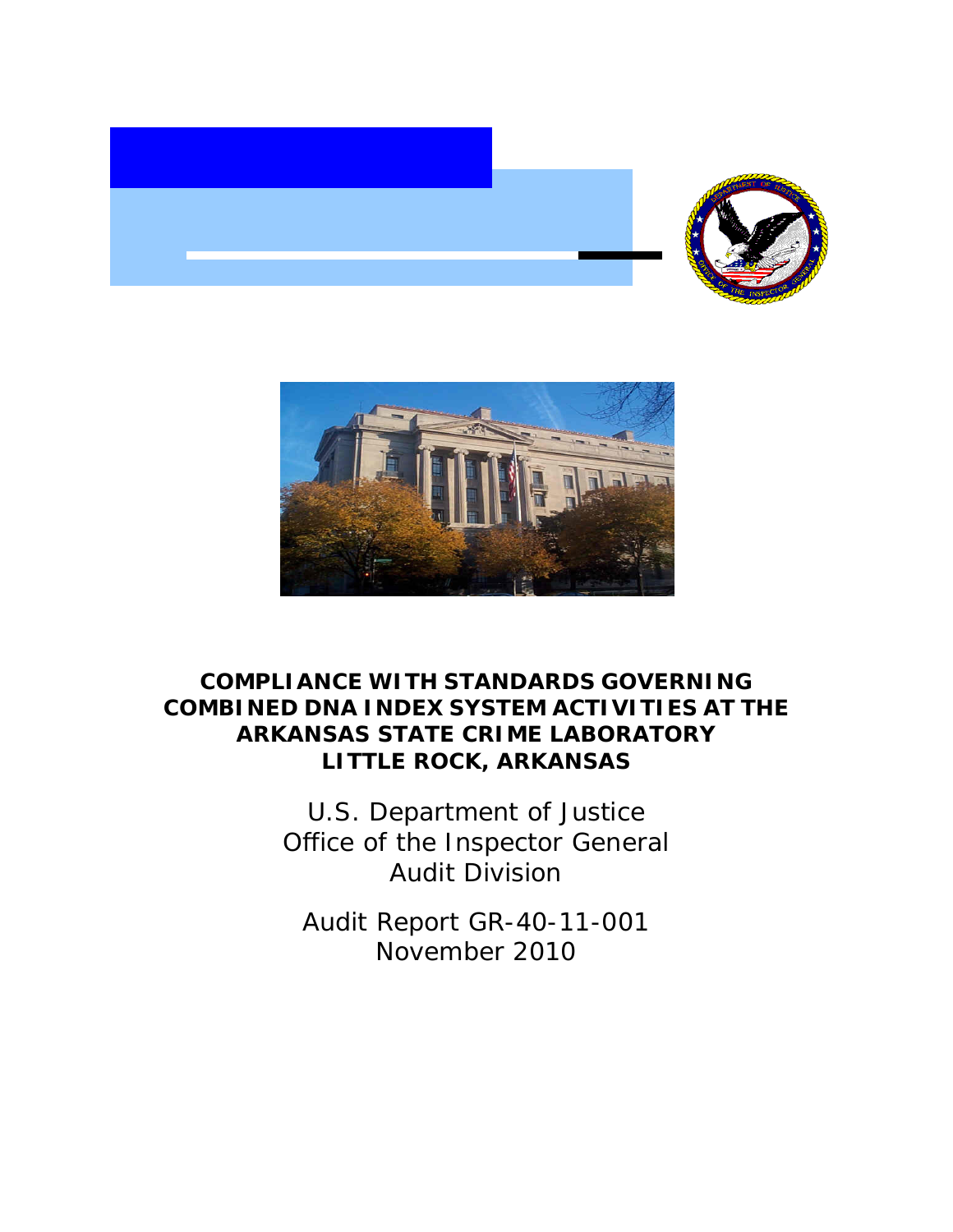## **COMBINED DNA INDEX SYSTEM ACTIVITIES AT THE ARKANSAS STATE CRIME LABORATORY LITTLE ROCK, ARKANSAS**

## **EXECUTIVE SUMMARY**

The Department of Justice Office of the Inspector General (OIG), Audit Division, has completed an audit of compliance with standards governing Combined DNA Index System (CODIS) activities at the Arkansas State Crime Laboratory (Laboratory).

#### **Background**

 $\overline{a}$ 

 The Federal Bureau of Investigation's (FBI) CODIS program combines forensic science and computer technology to provide an investigative tool to federal, state, and local crime laboratories in the United States, as well as those from select international law enforcement agencies. The CODIS program allows these crime laboratories to compare and match DNA profiles electronically to assist law enforcement in solving crimes and identifying missing or unidentified persons.<sup>1</sup> The FBI's CODIS Unit manages CODIS, as well as develops, supports, and provides the program to crime laboratories to foster the exchange and comparison of forensic DNA evidence.

The FBI implemented CODIS as a distributed database with hierarchical levels that enable federal, state, and local crime laboratories to compare DNA profiles electronically. The hierarchy consists of three distinct levels that flow upward from the local level to the state level and then, if allowable, the national level. The National DNA Index System (NDIS), the highest level in the hierarchy, is managed by the FBI as the nation's DNA database containing DNA profiles uploaded by law enforcement agencies across the United States. NDIS enables the laboratories participating in the CODIS program to electronically compare DNA profiles on a national level. The State DNA Index System (SDIS) is used at the state level to serve as a state's DNA database containing DNA profiles from local laboratories and

 that contains encoded information necessary for building and maintaining life.  $1$  DNA, or deoxyribonucleic acid, is genetic material found in almost all living cells Approximately 99.9-percent of human DNA is the same for all people. The differences found in the remaining 0.1-percent allow scientists to develop a unique set of DNA identification characteristics (a DNA profile) for an individual by analyzing a specimen containing DNA.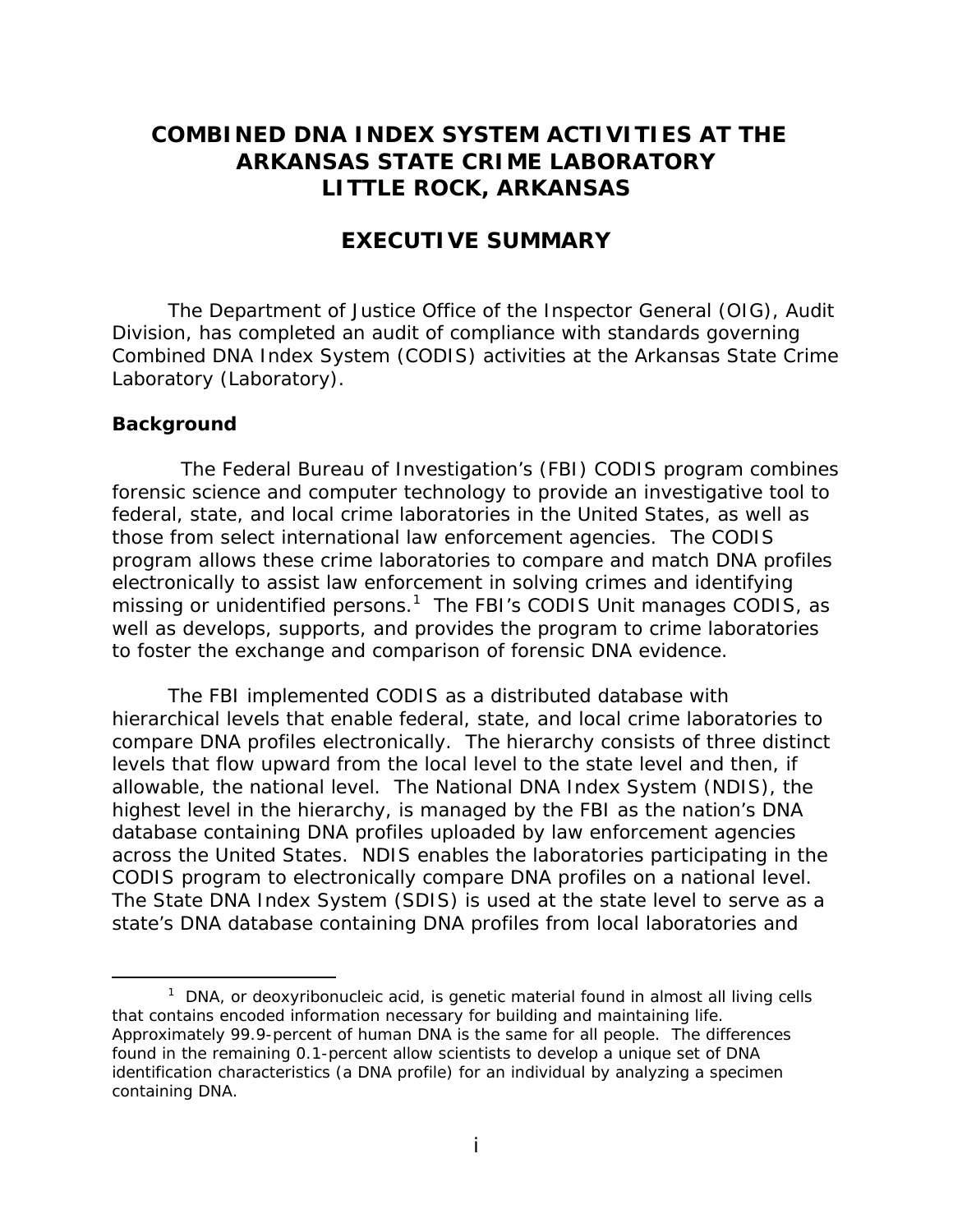state offenders. The Local DNA Index System (LDIS) is used by local laboratories.

## **OIG Audit Objectives**

Our audit generally covered the period from August 2008 through July 2010. The objectives of our audit were to determine if: (1) the Arkansas State Crime Laboratory was in compliance with the NDIS participation requirements; (2) the Laboratory was in compliance with the Quality Assurance Standards (QAS) issued by the FBI; and (3) the Laboratory's forensic DNA profiles in CODIS databases were complete, accurate, and allowable for inclusion in NDIS.

Our review determined the following.

- The Laboratory complied with the NDIS participation requirements we reviewed.
- The Laboratory complied with the Quality Assurance Standards we reviewed.
- We reviewed 100 of the 3,899 forensic profiles the Laboratory had uploaded to NDIS as of June 22, 2010. Of the 100 forensic profiles sampled, 2 were unallowable for upload to NDIS. Both profiles were from items taken directly from suspects. The CODIS Administrator removed both profiles from NDIS during the audit. After those profiles were uploaded, the Laboratory implemented controls to prevent known suspect profiles from being uploaded into NDIS. The remaining 98 profiles we reviewed were complete, accurate, and allowable for inclusion in NDIS.

The results of our audit are discussed in detail in the Findings section of the report. Our audit objectives, scope, and methodology are detailed in Appendix I of the report and the audit criteria are detailed in Appendix II.

We discussed the results of our audit with Laboratory officials and have included their comments in the report as applicable.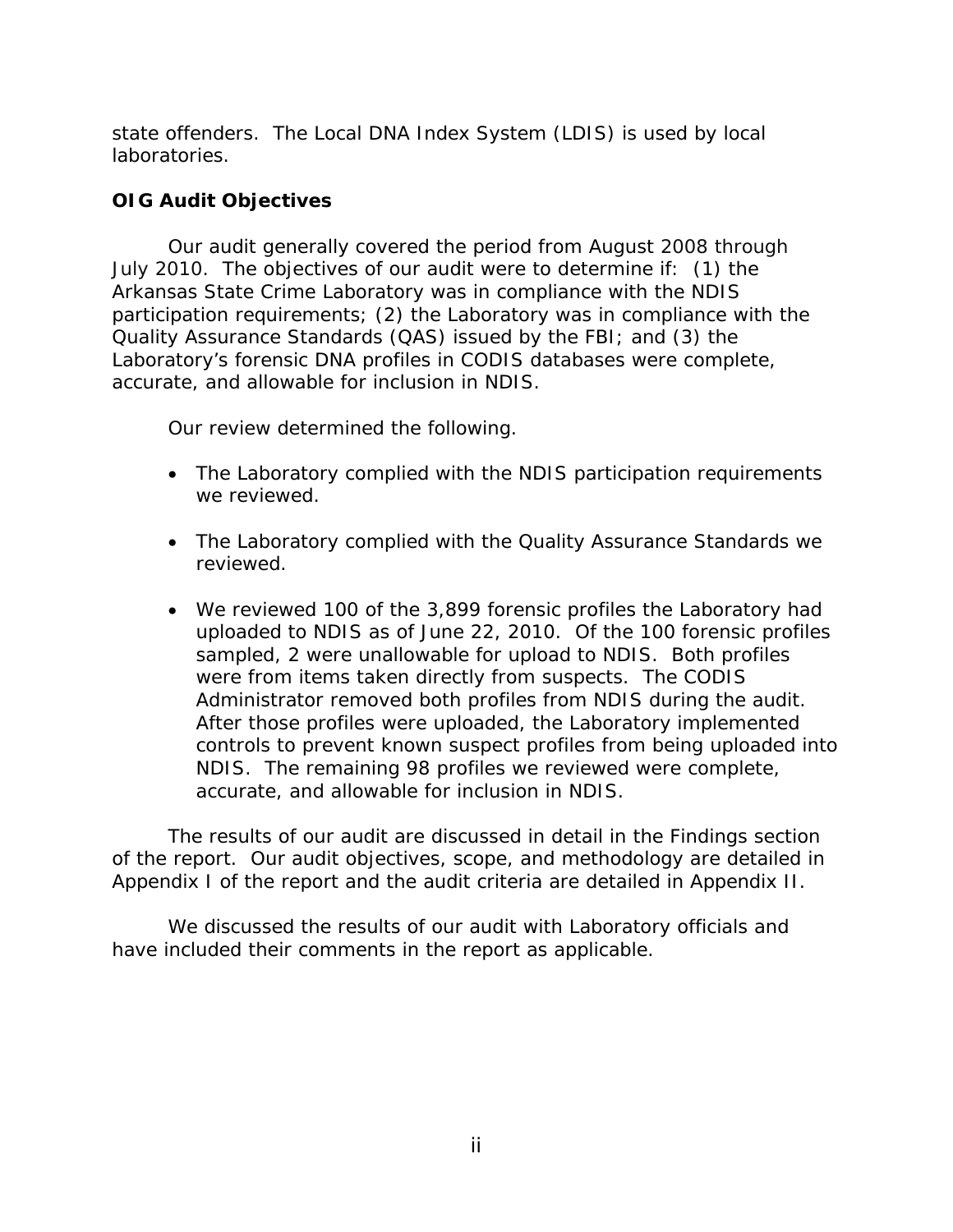# **TABLE OF CONTENTS**

| $\mathsf{L}$                                                                                |
|---------------------------------------------------------------------------------------------|
| Compliance with the Quality Assurance Standards 9<br>$\Pi$ .                                |
| III. Suitability of Forensic DNA Profiles in CODIS Databases 12                             |
| APPENDIX I: OBJECTIVES, SCOPE, AND METHODOLOGY  14                                          |
|                                                                                             |
|                                                                                             |
|                                                                                             |
|                                                                                             |
| APPENDIX III: FEDERAL BUREAU OF INVESTIGATION                                               |
| <b>APPENDIX IV: ARKANSAS STATE CRIME LABORATORY</b>                                         |
| APPENDIX V: OFFICE OF THE INSPECTOR GENERAL ANALYSIS<br>AND SUMMARY OF ACTIONS NECESSARY TO |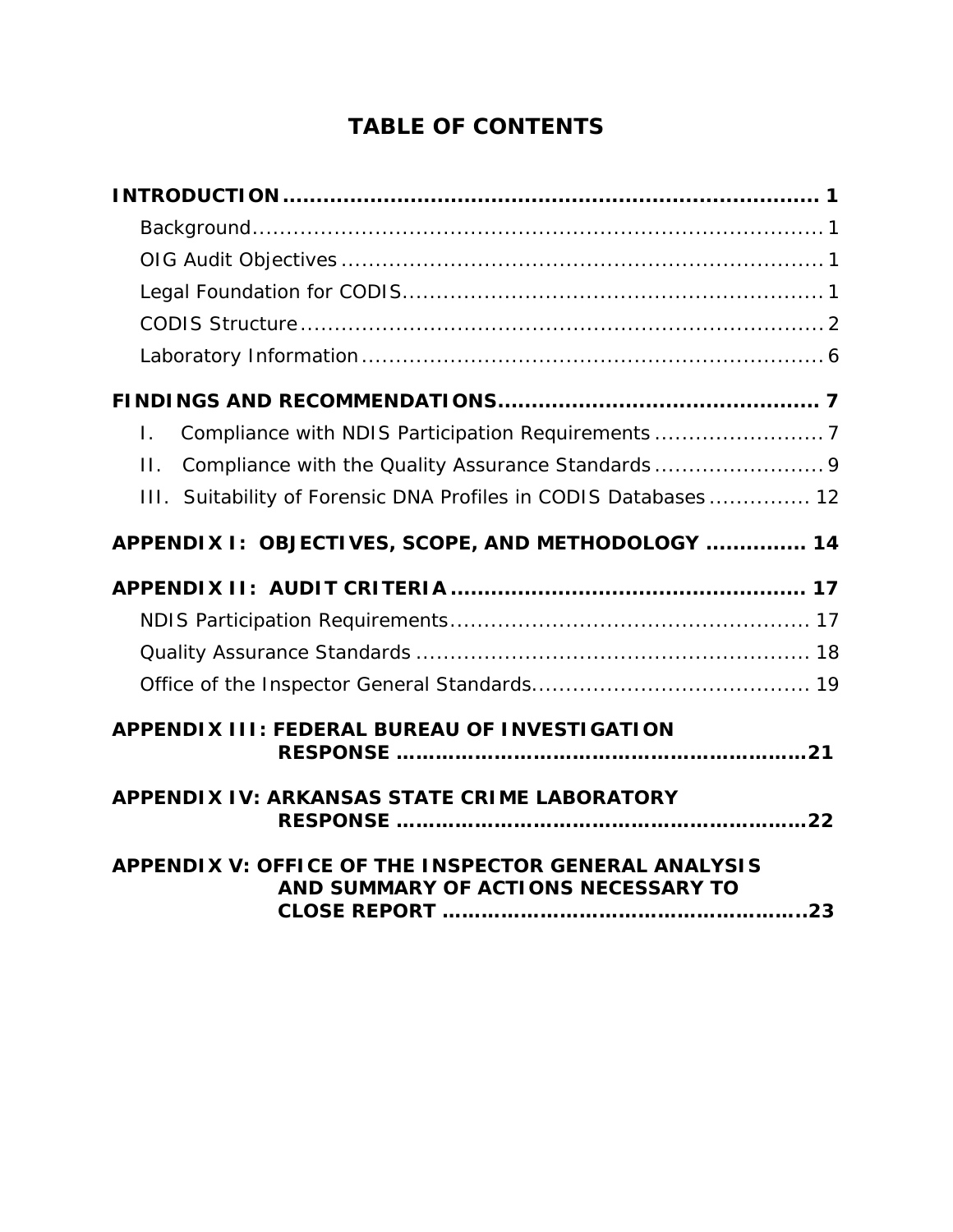## **INTRODUCTION**

<span id="page-4-0"></span>The Department of Justice Office of the Inspector General, Audit Division, has completed an audit of compliance with standards governing Combined DNA Index System (CODIS) activities at the Arkansas State Crime Laboratory (Laboratory).

## **Background**

The Federal Bureau of Investigation's (FBI) CODIS provides an investigative tool to federal, state, and local crime laboratories in the United States using forensic science and computer technology. The CODIS program allows these laboratories to compare and match DNA profiles electronically, thereby assisting law enforcement in solving crimes and identifying missing or unidentified persons. $2$  The FBI's CODIS Unit manages CODIS and is responsible for its use in fostering the exchange and comparison of forensic DNA evidence.

## **OIG Audit Objectives**

Our audit generally covered the period from August 2008 through July 2010. The objectives of our audit were to determine if: (1) the Arkansas State Crime Laboratory was in compliance with the National DNA Index System (NDIS) participation requirements; (2) the Laboratory was in compliance with the Quality Assurance Standards (QAS) issued by the FBI; and (3) the Laboratory's forensic DNA profiles in CODIS databases were complete, accurate, and allowable for inclusion in NDIS. Appendix I contains a detailed description of our audit objectives, scope, and methodology, while the criteria used to conduct our audit are presented in Appendix II.

## **Legal Foundation for CODIS**

 $\overline{a}$ 

The FBI began the CODIS program as a pilot project in 1990. The DNA Identification Act of 1994 (Act) authorized the FBI to establish a national index of DNA profiles for law enforcement purposes. The Act, along

that contains encoded information necessary for building and maintaining life.  $2$  DNA, or deoxyribonucleic acid, is genetic material found in almost all living cells Approximately 99.9-percent of human DNA is the same for all people. The differences found in the remaining 0.1-percent allow scientists to develop a unique set of DNA identification characteristics (a DNA profile) for an individual by analyzing a specimen containing DNA.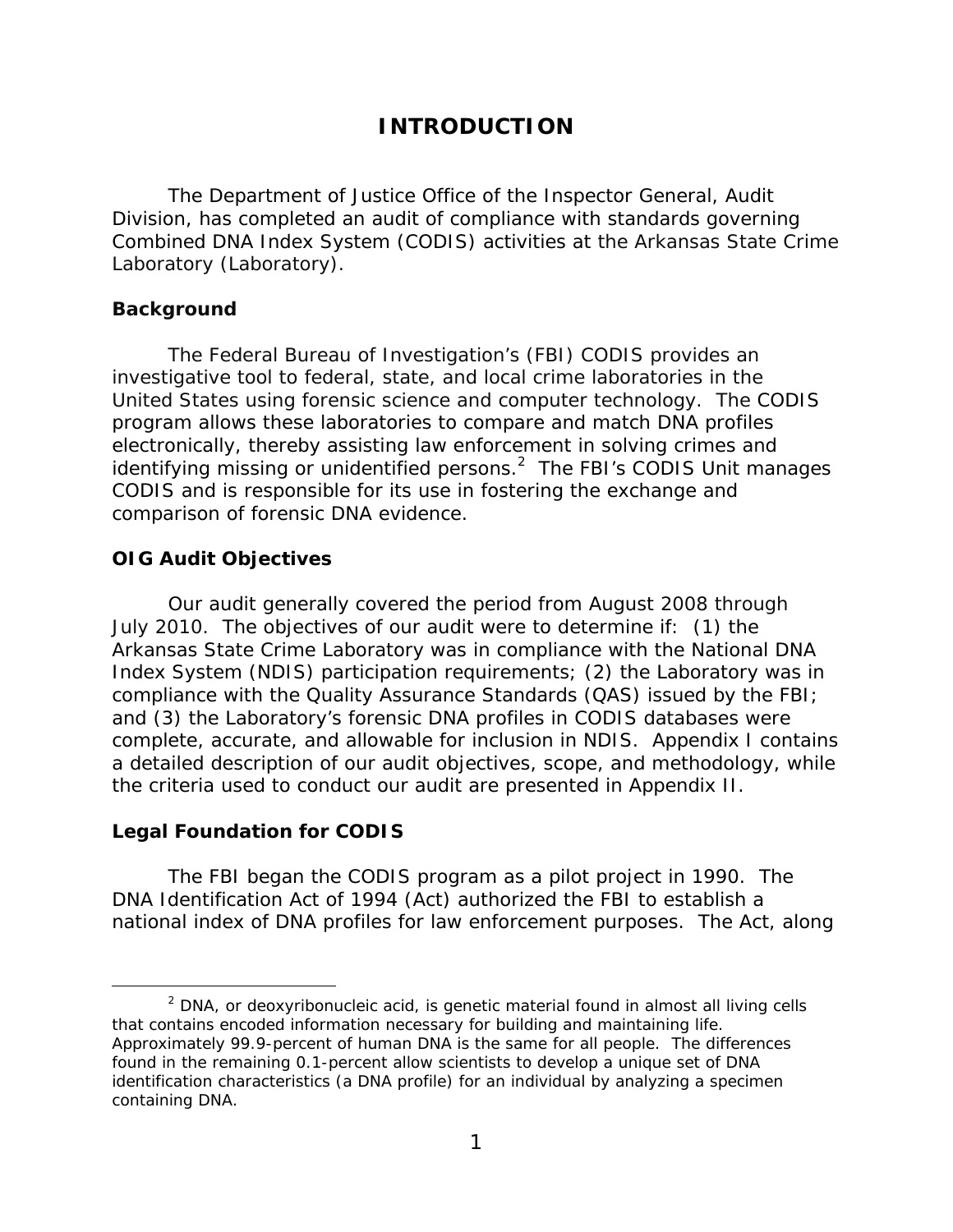<span id="page-5-0"></span>with subsequent amendments, has been codified in a federal statute (Statute) providing the legal authority to establish and maintain NDIS. $3$ 

## *Allowable DNA Profiles*

The Statute authorizes NDIS to contain the DNA identification records of persons convicted of crimes, persons who have been charged in an indictment or information with a crime, and other persons whose DNA samples are collected under applicable legal authorities. Samples voluntarily submitted solely for elimination purposes are not authorized for inclusion in NDIS. The Statute also authorizes NDIS to include analysis of DNA samples recovered from crime scenes or from unidentified human remains, as well as those voluntarily contributed from relatives of missing persons.

#### *Allowable Disclosure of DNA Profiles*

The Statute requires that NDIS only include DNA information that is based on analyses performed by or on behalf of a criminal justice agency – or the U.S. Department of Defense – in accordance with QAS issued by the FBI. The DNA information in the index is authorized to be disclosed only: (1) to criminal justice agencies for law enforcement identification purposes; (2) in judicial proceedings, if otherwise admissible pursuant to applicable statutes or rules; (3) for criminal defense purposes, to a defendant who shall have access to samples and analyses performed in connection with the case in which the defendant is charged; or (4) if personally identifiable information (PII) is removed for a population statistics database, for identification research and protocol development purposes, or for quality control purposes.

#### **CODIS Structure**

-

The FBI implemented CODIS as a distributed database with hierarchical levels that enable federal, state, and local crime laboratories to compare DNA profiles electronically. CODIS consists of a hierarchy of three distinct levels: (1) NDIS is managed by the FBI as the nation's DNA database containing DNA profiles uploaded by participating states, (2) the State DNA Index System (SDIS) is used at the state level to serve as a state's DNA database containing DNA profiles from local laboratories within the state and state offenders, and (3) the Local DNA Index System (LDIS) is used by local laboratories. DNA profiles originate at the local level and then flow upward to the state and, if allowable, national level. For example,

 $3$  42 U.S.C.A. § 14132 (2006).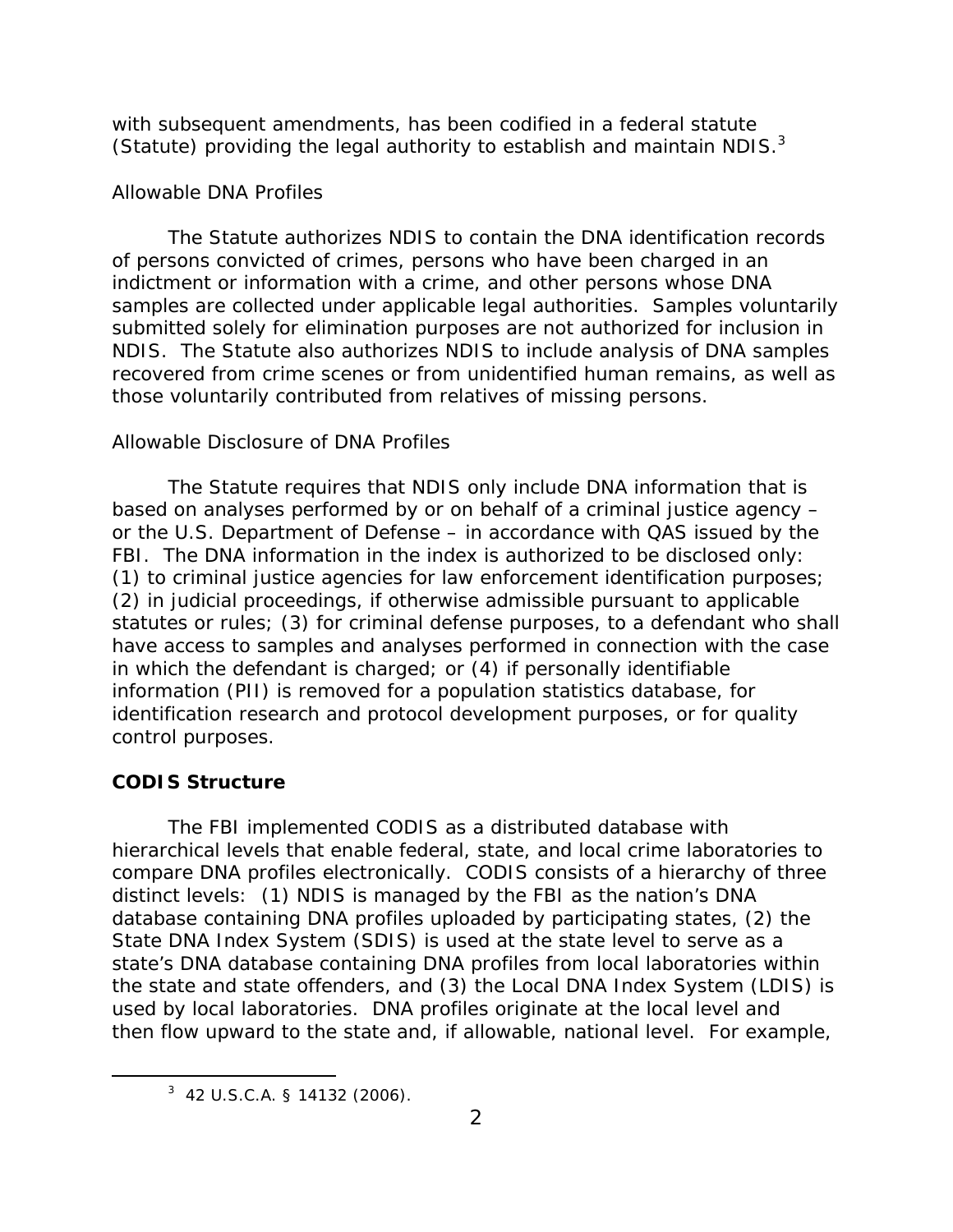the system hierarchy works. the local laboratory in the Palm Beach County, Florida, Sheriff's Office sends its profiles to the state laboratory in Tallahassee, which then uploads the profiles to NDIS. Each state participating in CODIS has one designated SDIS laboratory. The SDIS laboratory maintains its own database and is responsible for overseeing NDIS issues for all CODIS-participating laboratories within the state. The graphic below presents an example of how



NDIS is the highest level in the CODIS hierarchy and enables the laboratories participating in the CODIS program to electronically compare DNA profiles on a national level. NDIS does not contain names or other PII about the profiles. Therefore, matches are resolved through a system of laboratory-to-laboratory contacts. Within NDIS are seven searchable indices discussed below.

convicted of qualifying offenses.<sup>4</sup> • Convicted Offender Index contains profiles generated from persons

-

crimes that require a person to provide a DNA sample in accordance with applicable laws.<br> $3\,$ <sup>4</sup> The phrase "qualifying offenses" is used here to refer to local, state, or federal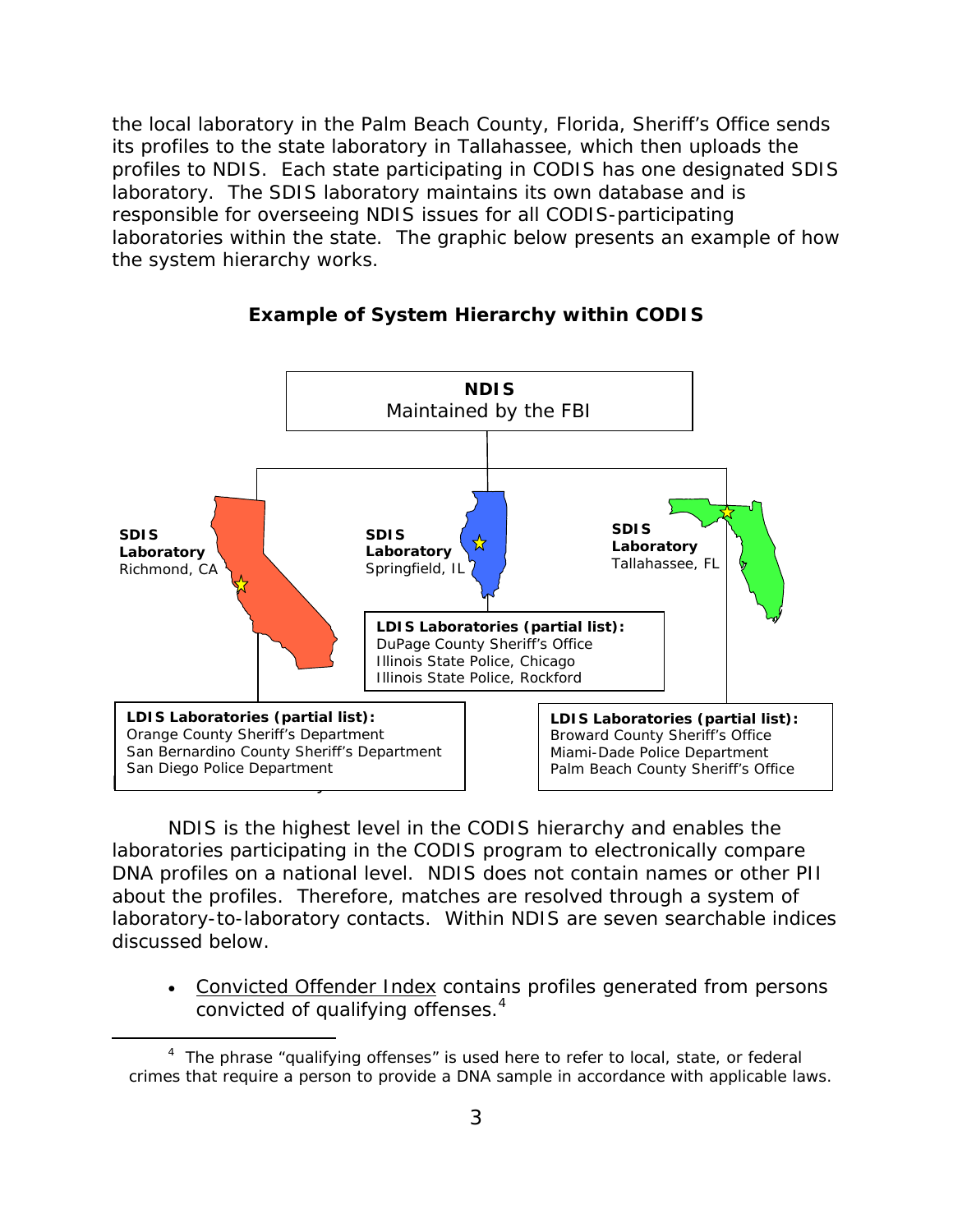- Arrestee Index is comprised of profiles developed from persons who have been arrested, indicted, or charged in an information with a crime.
- Legal Index consists of profiles that are produced from DNA samples collected from persons under other applicable legal authorities.<sup>5</sup>
- Forensic Index profiles originate from, and are associated with, evidence found at crime scenes.
- Missing Person Index contains known DNA profile of missing persons and deduced missing persons.
- deceased individuals.<sup>6</sup> • Unidentified Human (Remains) Index holds profiles from unidentified living individuals and the remains of unidentified
- Relatives of Missing Person Index is comprised of DNA profiles generated from the biological relatives of individuals reported missing.

Although CODIS is comprised of multiple indices or databases, the two main functions of the system are to: (1) generate investigative leads that may help in solving crimes and (2) identify missing and unidentified persons.

 potentially identifying serial offenders. The Forensic Index generates investigative leads in CODIS that may help solve crimes. Investigative leads may be generated through matches between the Forensic Index and other indices in the system, including the Convicted Offender, Arrestee, and Legal Indices. These matches may provide investigators with the identity of suspected perpetrators. CODIS also links crime scenes through matches between Forensic Index profiles,

In addition to generating investigative leads, CODIS furthers the objectives of the FBI's National Missing Person DNA Database program through its ability to identify missing and unidentified individuals. Those

 $\overline{a}$ 

 reason of insanity who is required by the relevant state law to provide a DNA sample.  $5$  An example of a Legal Index profile is one from a person found not guilty by

<sup>&</sup>lt;sup>6</sup> An example of an Unidentified Human (Remains) Index profile from a living person is a profile from a child or other individual, who cannot or refuses to identify themselves.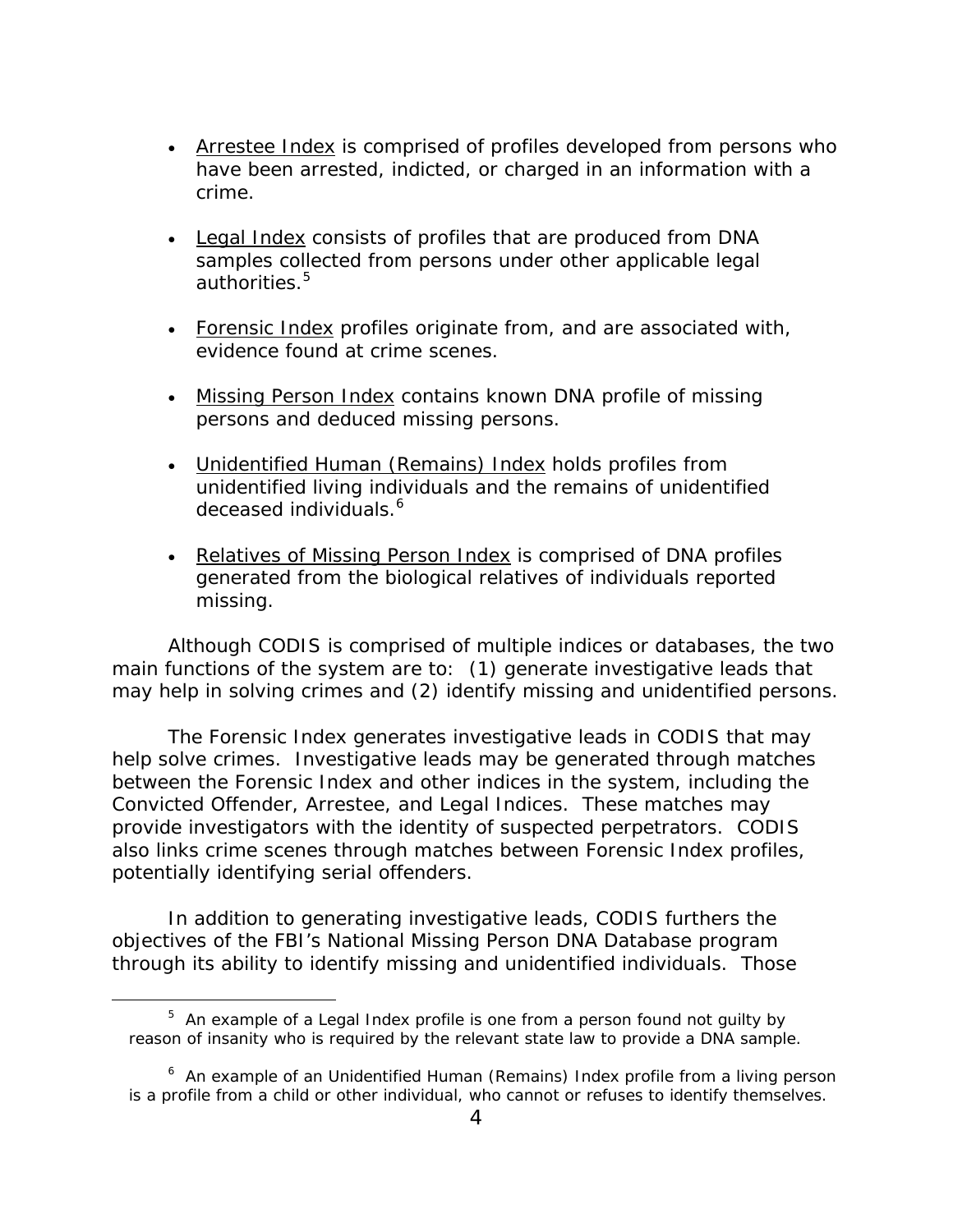persons may be identified through matches between indices in CODIS, such as through matches between the profiles in the Missing Persons Index and the Unidentified Human (Remains) Index. Identifications may also be generated through matches between the Unidentified Human (Remains) Index and the Relatives of Missing Persons Index. The profiles within the Missing Persons and Unidentified Human (Remains) Indices may also be vetted against the Forensic, Convicted Offender, Arrestee, and Legal Indices to provide investigators with leads in solving missing and unidentified persons cases.

#### *State and Local DNA Index System*

The FBI provides CODIS software free of charge to any state or local law enforcement laboratory performing DNA analysis. Laboratories are able to use the CODIS software to upload profiles to NDIS. However, before a laboratory is allowed to participate at the national level and upload DNA profiles to NDIS, a Memorandum of Understanding (MOU) must be signed between the FBI and the applicable state's SDIS laboratory. The MOU defines the responsibilities of each party, includes a sublicense for the use of CODIS software, and delineates the standards laboratories must meet in order to utilize NDIS. Although officials from LDIS laboratories do not sign an MOU, LDIS laboratories that upload DNA profiles to an SDIS laboratory are required to adhere to the MOU signed by the SDIS laboratory.

States are authorized to upload DNA profiles to NDIS based on local, state, and federal laws, as well as NDIS regulations. However, states or localities may maintain NDIS-restricted profiles in SDIS or LDIS. For instance, a local law may allow for the collection and maintenance of a victim profile at LDIS but NDIS regulations do not authorize the upload of that profile to the national level.

The utility of CODIS relies upon the completeness, accuracy, and quantity of profiles that laboratories upload to the system. Incomplete CODIS profiles are those for which the required number of core loci were not tested or do not contain all of the DNA information that resulted from a DNA analysis and may not be searched at NDIS. The probability of a false match among DNA profiles is reduced as the completeness of a profile increases. Inaccurate profiles, which contain incorrect DNA information or an incorrect specimen number, may generate false positive leads, false negative comparisons, or lead to the misidentification of a sample. CODIS becomes more useful as the quantity of DNA profiles in the system increases because the potential for additional leads rises. However, laws and regulations exclude certain types of profiles from being uploaded to CODIS to prevent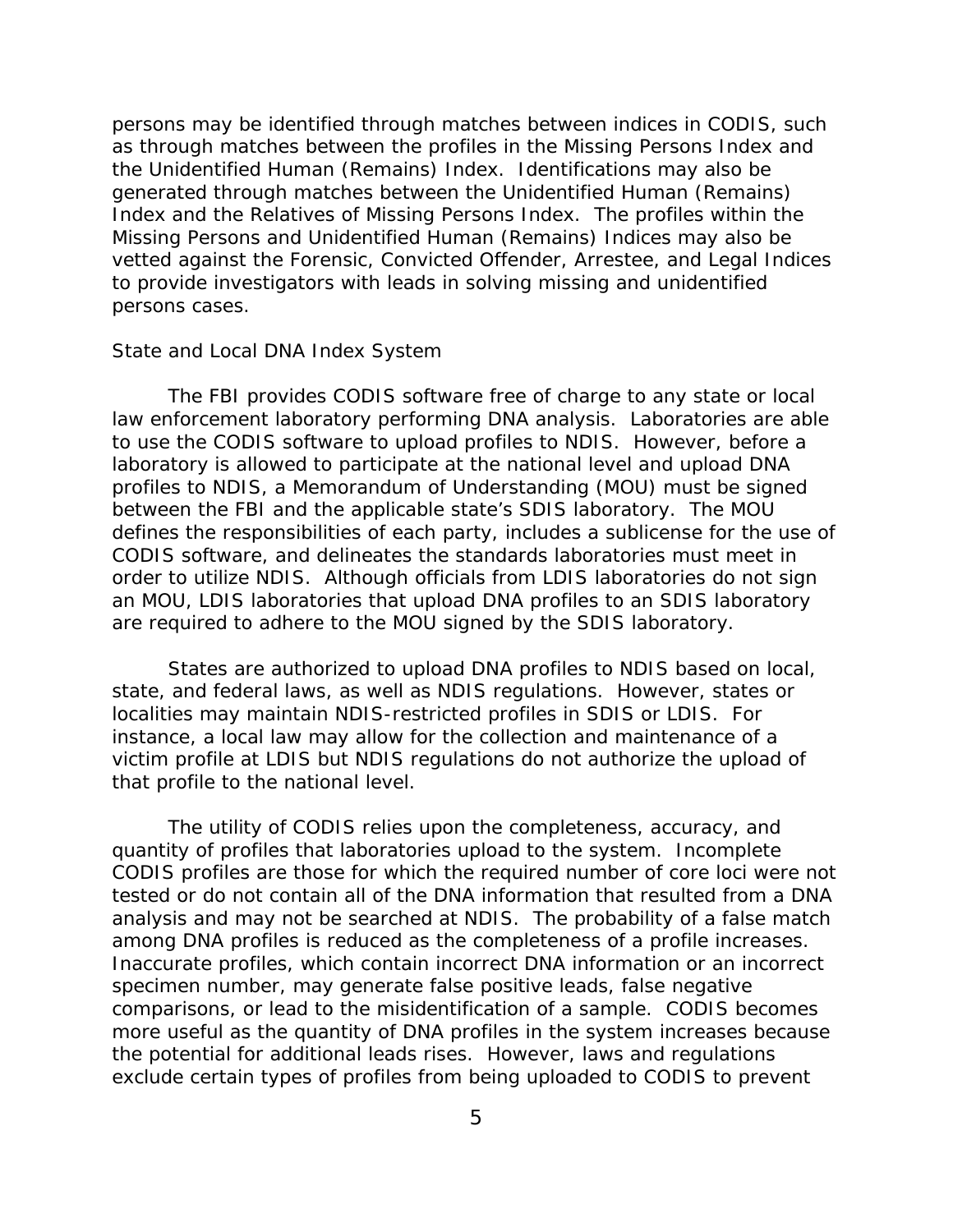<span id="page-9-0"></span>violations to an individual's privacy and foster the public's confidence in CODIS. Therefore, it is the responsibility of the Laboratory to ensure that it is adhering to the NDIS participation requirements and the profiles uploaded to CODIS are complete, accurate, and allowable for inclusion in NDIS.

#### **Laboratory Information**

The Arkansas State Crime Laboratory participates in CODIS as a State DNA Index System laboratory. The Laboratory began using DNA to process criminal cases in 1996 and started uploading profiles to NDIS in 1998. The Laboratory performs analysis on both convicted offender and forensic samples. From 2006 through 2010, the Laboratory outsourced the analysis of approximately 2,400 forensic samples. The Laboratory was first accredited by the American Society of Crime Laboratory Directors/Laboratory Accreditation Board (ASCLD/LAB) in 2004 and was reaccredited by ASCLD/LAB in December 2009 for a period of 5 years.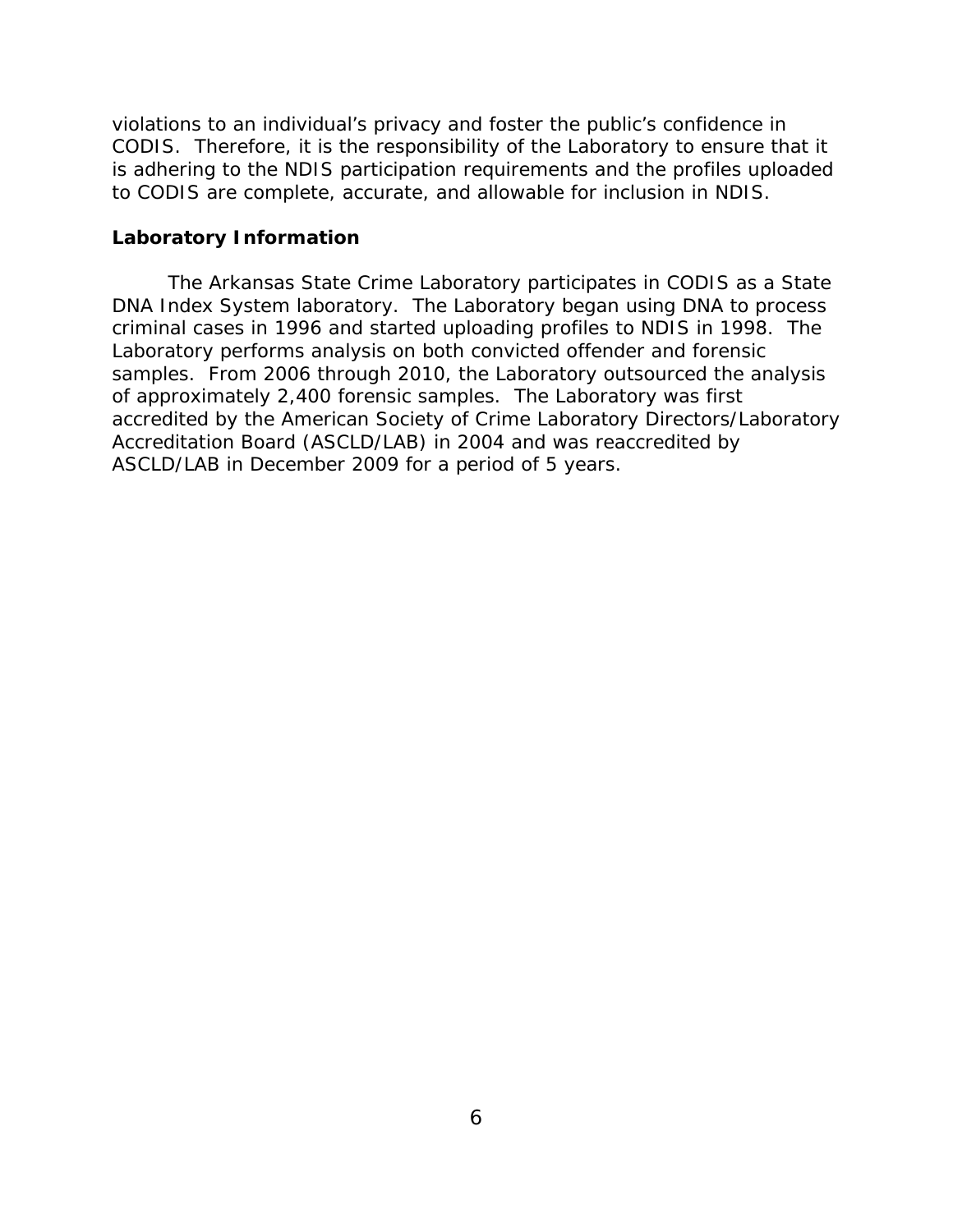## **FINDINGS AND RECOMMENDATIONS**

## <span id="page-10-0"></span>**I. Compliance with NDIS Participation Requirements**

The Laboratory complied with the NDIS participation requirements we reviewed.

The NDIS participation requirements, which consist of the MOU and the NDIS Procedure Manual, establish the responsibilities and obligations of laboratories that participate in the CODIS program at the national level. The MOU describes the CODIS-related responsibilities of both the Laboratory and the FBI. The NDIS Procedure Manual is comprised of the NDIS operational procedures and provides detailed instructions for laboratories to follow when performing certain procedures pertinent to NDIS. The NDIS participation requirements we reviewed are listed in Appendix II of this report.

## **Results of the OIG Audit**

We found that the Laboratory complied with the NDIS participation requirements we reviewed. The results of our audit are described in more detail below.

- We interviewed the CODIS Administrator and conducted a walk-through tour of the building and the Laboratory. We identified no material concerns regarding the Laboratory's procedures for securing the CODIS server or the Laboratory's facilities.
- We interviewed the CODIS Administrator and reviewed documents to determine that the Laboratory provided appropriate personnel with copies of the NDIS procedures manual. We interviewed two CODIS users and determined that they both understood NDIS procedures and could access the procedures on the FBI's Criminal Justice Information System Wide Area Network (CJIS/WAN).
- We reviewed certificates of completion for the CODIS users. All had completed the DNA Records Acceptable at NDIS training accessible on the CJIS/WAN during the last 2 years.
- For each CODIS user, the Laboratory is required to send certain background and security information to the FBI. We verified that the Laboratory submitted the required information to the FBI.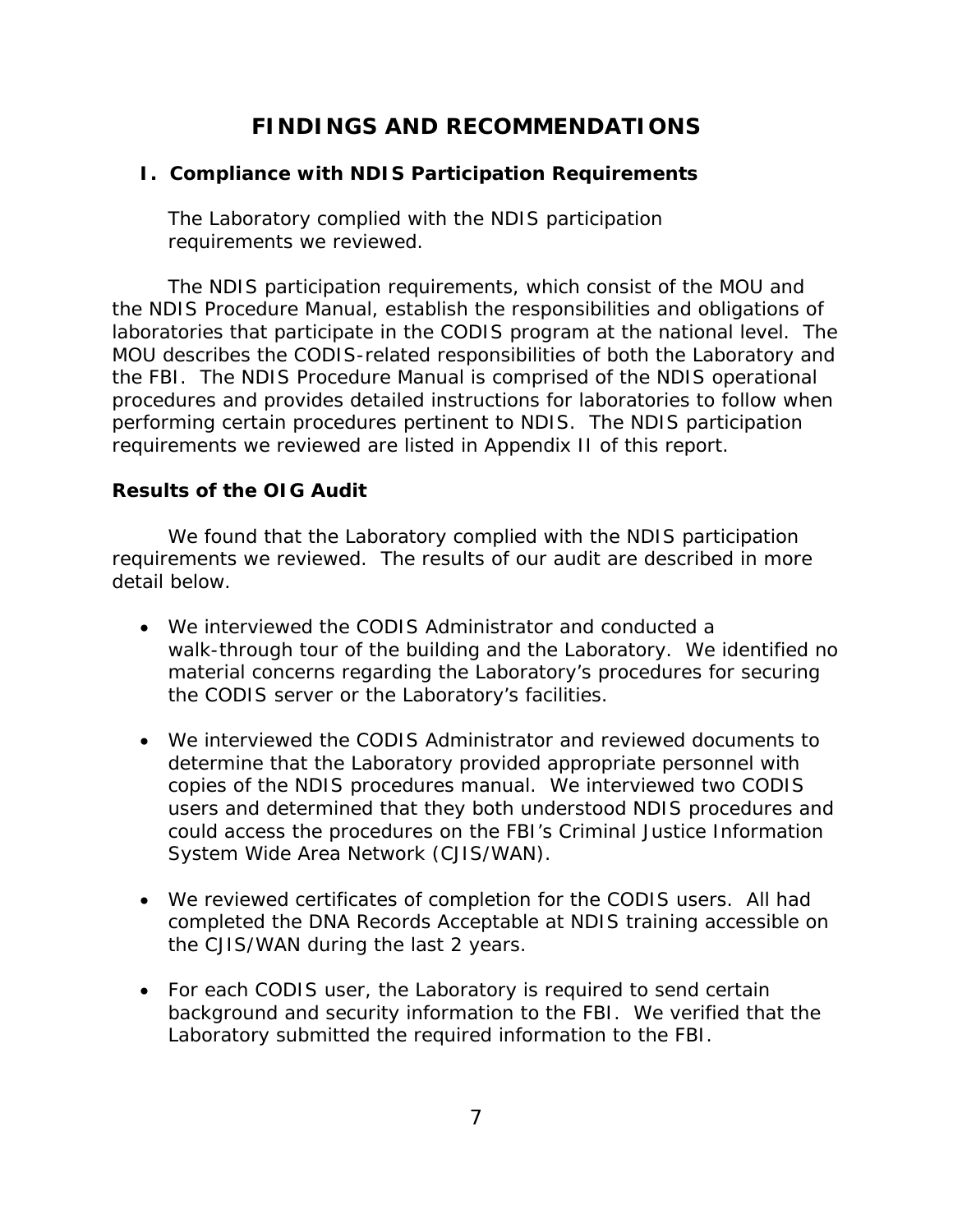- We interviewed the CODIS Administrator and determined the Laboratory complied with NDIS requirements regarding maintenance of personnel records.
- We reviewed a sample of NDIS matches and determined that each match was confirmed timely and that, when applicable, the investigators were notified timely.
- We reviewed the Laboratory's procedures for expunging or administratively removing profiles from the CODIS database and determined that the procedures were adequate and consistent with the FBI's requirements. The Laboratory had no requests for expungement or administrative removal.

## **Conclusion**

We made no recommendations concerning our review of NDIS participation requirements.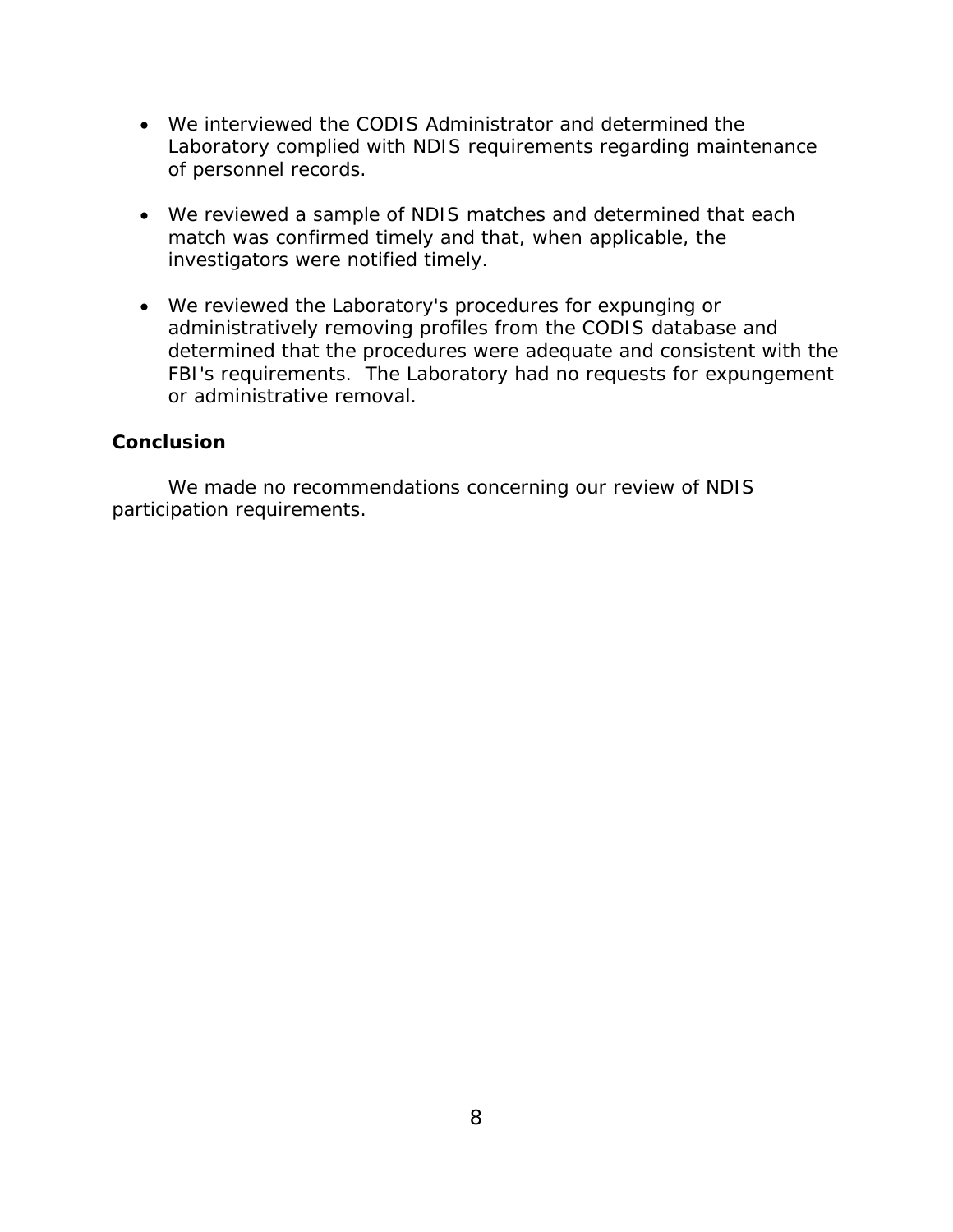#### <span id="page-12-0"></span>**II. Compliance with the Quality Assurance Standards**

The Laboratory complied with the Forensic and Offender QAS we reviewed.

During our audit, we considered the Forensic and Offender QAS issued by the FBI.<sup>7</sup> These standards describe the quality assurance requirements that the Laboratory must follow to ensure the quality and integrity of the data it produces. We also assessed the two most recent QAS reviews that the laboratory underwent. $8$  The QAS we reviewed are listed in Appendix II.

### **Results of the OIG Audit**

 $\overline{a}$ 

We found that the Laboratory complied with the Forensic and Offender QAS we reviewed. The results of our audit are described in more detail below.

- We determined the Laboratory underwent a QAS review during each of the last two calendar years as required by the QAS for laboratory reviews. The Laboratory underwent a QAS review by internal reviewers in October 2008 and by external reviewers in September 2009.
- We reviewed the most recent QAS review reports provided by the CODIS Administrator. The FBI's QAS Review Document was used to conduct the most recent external and internal reviews. The FBI confirmed that at least one of the QAS reviewers for both reviews had successfully completed the FBI QAS Review training course. There were two findings in the external DNA Databasing Review Report and one finding in the external Forensic DNA Testing Review Report. The

 $7$  Forensic Quality Assurance Standards refers to the Quality Assurance Standards for Forensic DNA Testing Laboratories, effective July 1, 2009. Offender Quality Assurance Standards refers to the Quality Assurance Standards for Convicted Offender DNA Databasing Laboratories, effective July 1, 2009.

 our audits that are conducted in accordance with GAS. <sup>8</sup> The QAS require that laboratories undergo annual audits. Every other year, the QAS requires that the audit be performed by an external agency that performs DNA identification analysis and is independent of the laboratory being reviewed. These audits are not required by the QAS to be performed in accordance with the *Government Auditing Standards* (GAS) and are not performed by the Department of Justice Office of the Inspector General. Therefore, we will refer to the QAS audits as reviews (either an internal laboratory review or an external laboratory review, as applicable) to avoid confusion with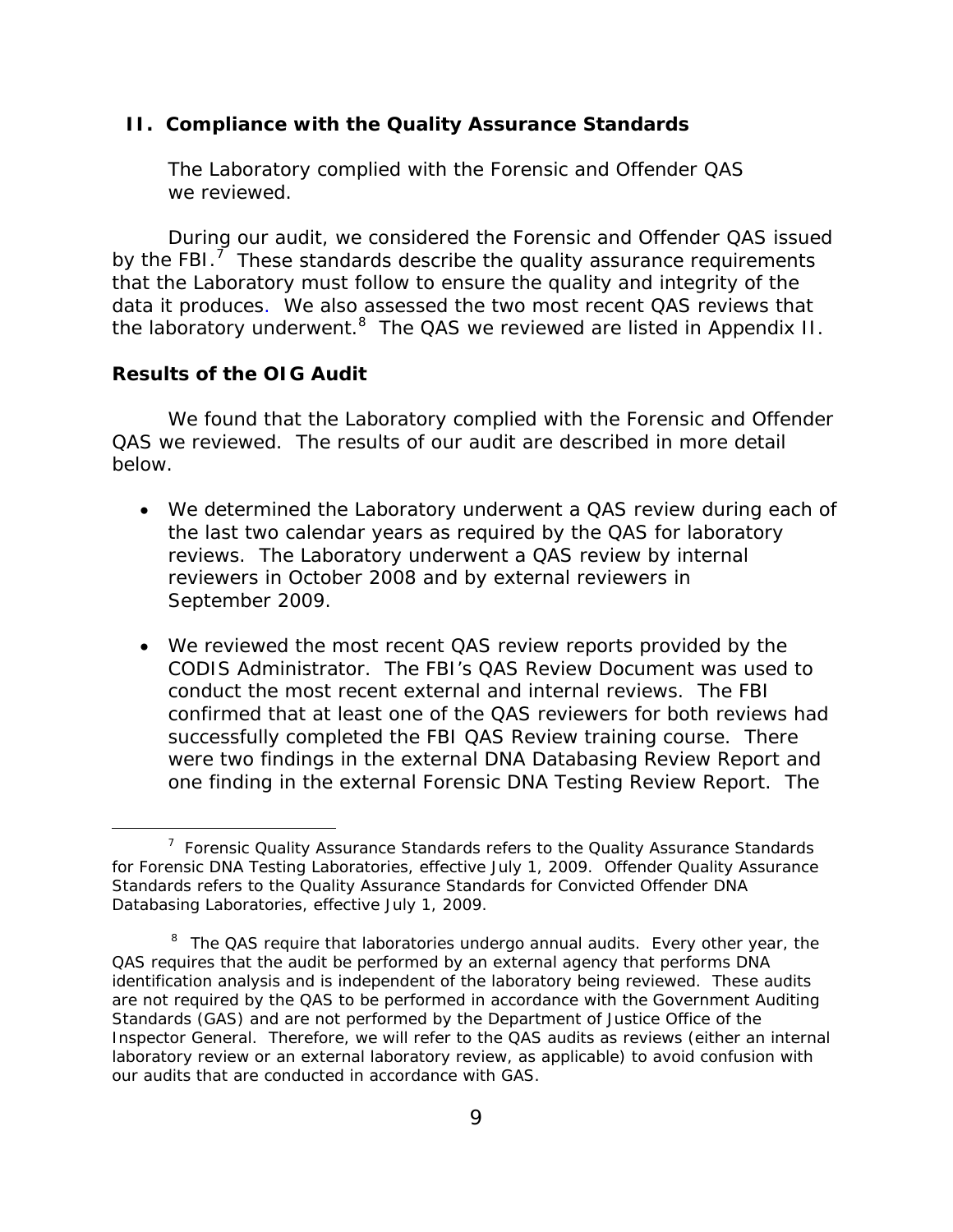Laboratory provided the most recent QAS Review Reports to the FBI within the required 30 days. During our audit, we reviewed the corrective actions and determined that the Laboratory had taken appropriate actions. The internal QAS review did not identify any findings of non-compliance with the QAS.

- We asked the QAS reviewers who conducted the most recent external QAS reviews to certify that they had no impairments to their independence. The QAS reviewers provided us with this certification.
- We toured the Laboratory building and interviewed the CODIS Administrator to determine that the facility appeared to have adequate physical access controls in place.
- We interviewed the CODIS Administrator and reviewed policies to determine that the Laboratory appeared to have adequate procedures in place to ensure the integrity of physical evidence.
- We interviewed the CODIS Administrator and reviewed policies and practices to determine that the Laboratory's policies and practices regarding the separation of known and unknown samples during the analysis process appeared to be adequate.
- We interviewed the CODIS Administrator and toured the Laboratory to determine that the Laboratory appeared to be in compliance with forensic standards governing the retention of samples and extracts after analysis.
- We interviewed the Laboratory's DNA Technical Leader (Training) and reviewed documentation to determine that the Laboratory outsourced DNA samples for analysis. We verified the contractor had undergone a QAS audit before the contract began and that the Laboratory had reviewed the quality of the contractor's work in accordance with the FBI's QAS.
- We interviewed the CODIS Administrator and reviewed documentation to determine that the Laboratory reviews 100 percent of the outsourced work performed by the contractor, which includes an analyst review of raw data in Genotyper and Genescan printouts.
- We interviewed the Laboratory's DNA Technical Leader (Training) and reviewed documentation to determine that the Laboratory had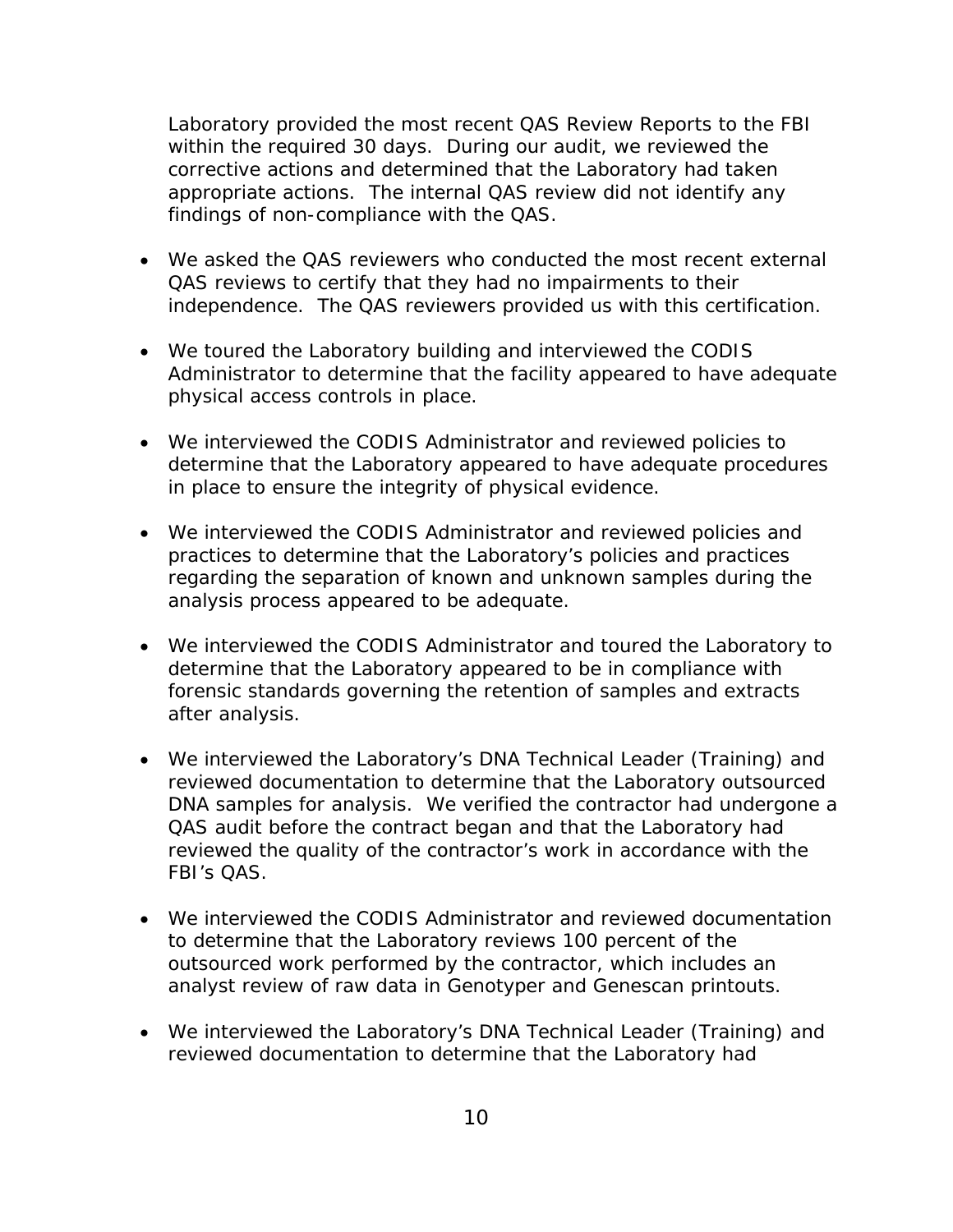conducted five site visits of the outsourced Laboratory within the last 4 years.

## **Conclusion**

We made no recommendations concerning our review of the Laboratory's adherence to the QAS.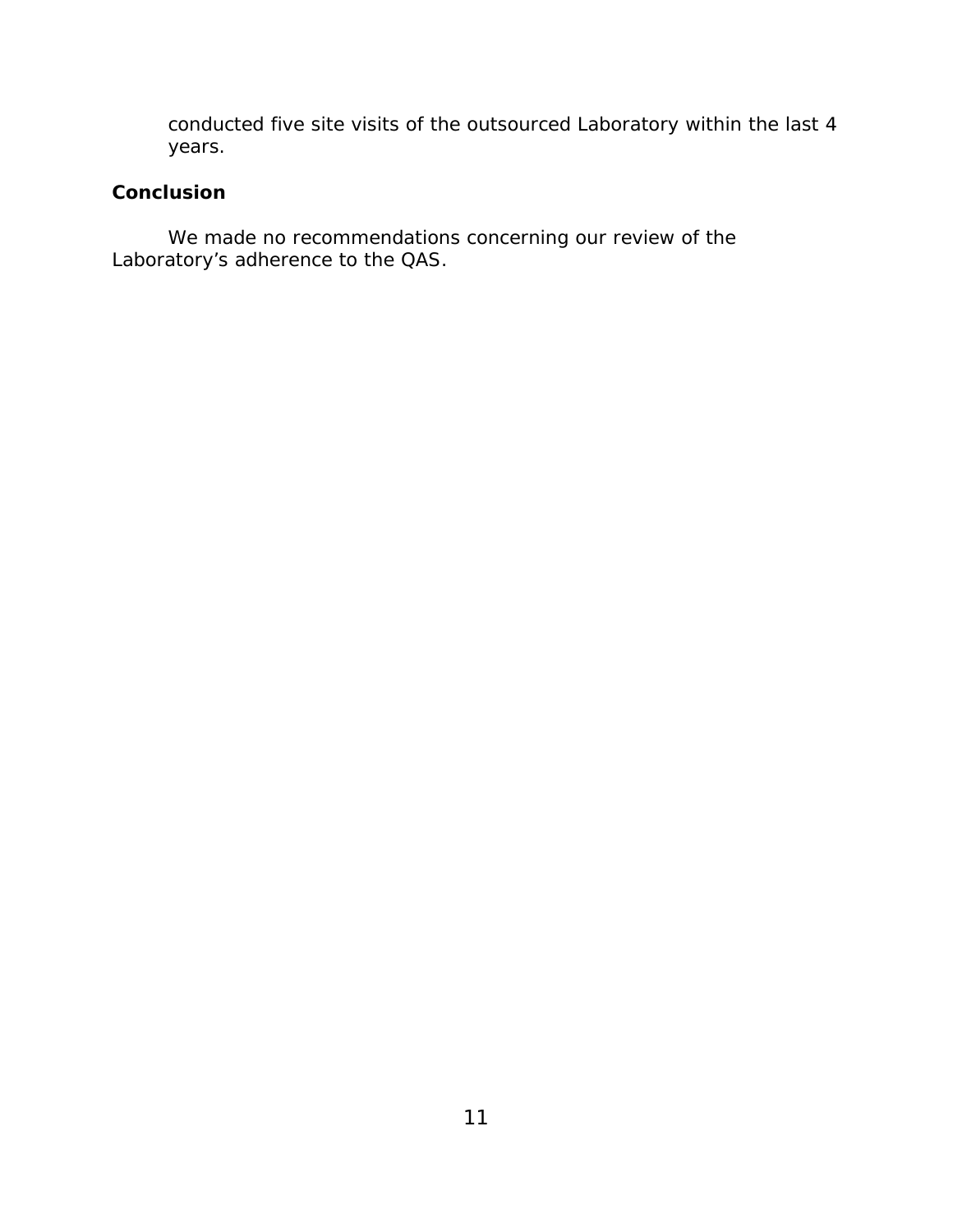## <span id="page-15-0"></span> **III. Suitability of Forensic DNA Profiles in CODIS Databases**

Of the 100 forensic profiles sampled, 2 were unallowable for upload to NDIS. Both profiles were from items taken directly from suspects. The CODIS Administrator removed both profiles from NDIS during the audit. After those profiles were uploaded, the Laboratory implemented controls to prevent known suspect profiles from being uploaded into NDIS. The remaining profiles we reviewed were complete, accurate, and allowable for inclusion in NDIS.

We reviewed a sample of the Laboratory's forensic DNA profiles to determine whether each profile was complete, accurate, and allowable for inclusion in NDIS. $9$  To test the completeness and accuracy of each profile, we established standards that require a profile include all the loci for which the analyst obtained results, and that the values at each locus match those identified during analysis.<sup>10</sup> Our standards are described in more detail in Appendix II of this report.

The NDIS operational procedures establish the DNA data acceptance standards by which laboratories must abide. These procedures prohibit a laboratory from uploading forensic profiles to NDIS that clearly match the DNA profile of the victim or another known person who is not the putative perpetrator. A profile at NDIS that matches a suspect may be allowable if the contributor is unknown at the time of collection; however, NDIS guidelines prohibit profiles that match a suspect if that profile could reasonably have been expected to be on an item at the crime scene or part of the crime scene independent of the crime. For instance, a profile from an item seized from the suspect's person, such as a shirt, or that was in the possession of the suspect when collected would not be allowed for upload to NDIS. The NDIS procedures we reviewed are listed in Appendix II of this report.

## **Results of the OIG Audit**

 $\overline{a}$ 

We selected a random sample of 100 profiles out of the 3,899 forensic profiles the Laboratory had uploaded to NDIS as of June 22, 2010. Of the 100 forensic profiles sampled, 2 were unallowable for upload to NDIS. The

<sup>&</sup>lt;sup>9</sup> When a laboratory's universe of DNA profiles in NDIS exceeds 1,500, our sample is taken from SDIS rather than directly from NDIS. See Appendix I for further description of the sample selection.

 $10$  A "locus" is a specific location on a chromosome. The plural form of locus is loci.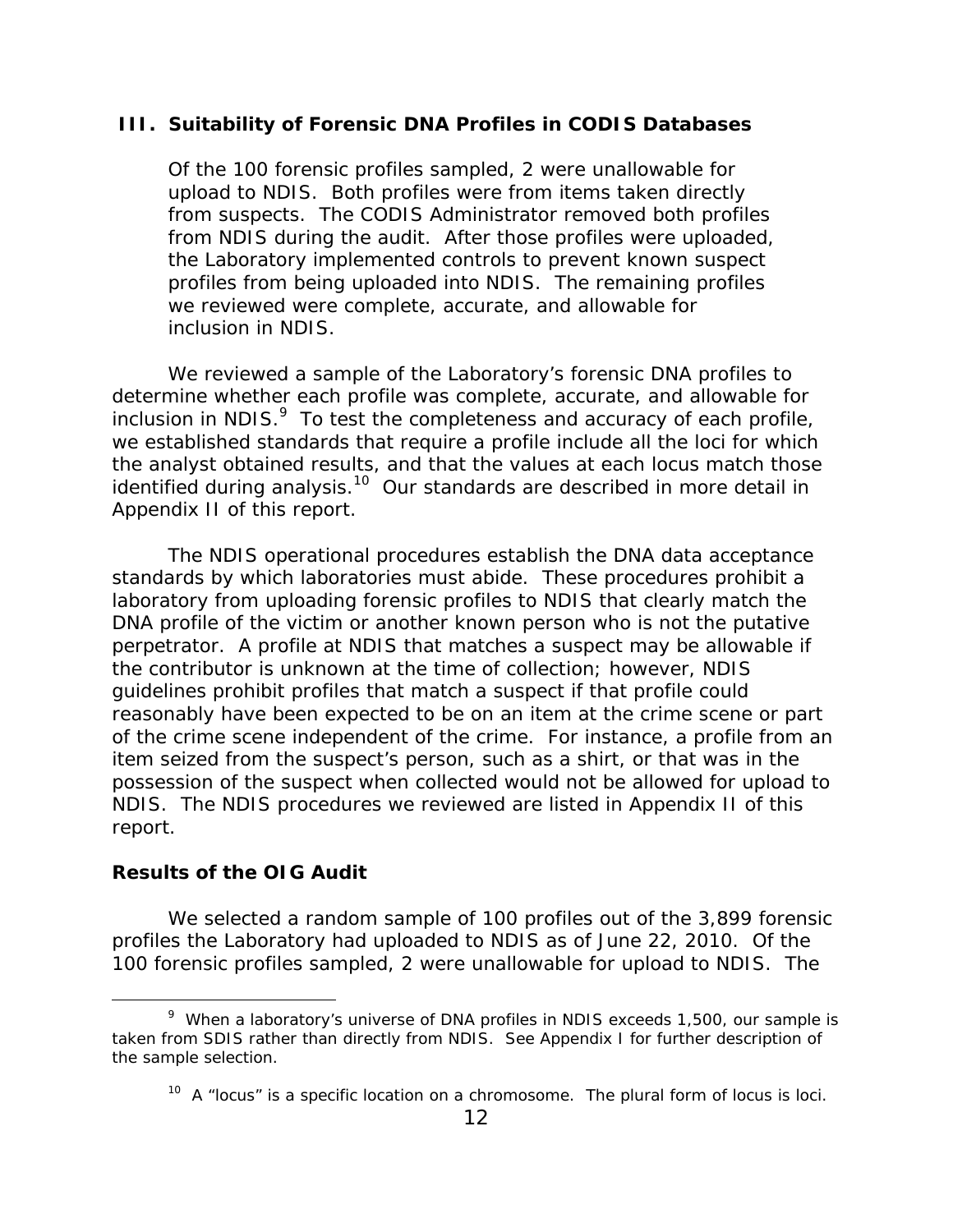remaining profiles sampled were complete, accurate, and allowable for inclusion in NDIS. The specific exceptions are explained in more detail below.

#### *OIG Sample Number CA-02*

Sample CA-02 was taken from a cigarette butt that was submitted to the Laboratory in 2005 as a known sample by the investigating officer without clearly labeling it as such. During processing, the analyst mistakenly thought the sample came from the crime scene when in fact the sample was collected from the suspect during the investigation. This error was not detected during the technical review. The profile was then entered into CODIS in September 2005 as a forensic unknown. According to the Laboratory Director, the Laboratory modified the *Forensic DNA Case Review* sheet in 2007 to require the Technical Reviewer to determine if the appropriate specimen category and sample indicated on the CODIS Entry form was correct. The profile was removed from NDIS by the CODIS Administrator during our audit.

#### *OIG Sample Number CA-15*

Sample CA-15 was taken from clothing obtained from the suspect. The investigator wanted to determine if blood on the clothing belonged to the victim. Although the Evidence Submission form identified the clothing as belonging to a suspect, the form the Laboratory serologist furnished the DNA section did not indicate this. The resulting DNA profile excluded the victim. The analyst mistakenly thought the sample came from crime scene evidence and uploaded the profile into CODIS October 2003 as a forensic unknown. According to the Laboratory Director, the new *Forensic DNA Case Review*  sheet discussed above, along with the Laboratory's new electronic information system, implemented in 2006, should prevent such errors in the future. The system makes all submissions, results, and all case file information readily available to all DNA analysts. The profile was removed from NDIS by the CODIS Administrator during our audit.

#### **Conclusion**

The Laboratory has taken corrective action with respect to both unallowable profiles. Given the small number of errors and the Laboratory's corrective actions, we made no recommendations concerning our review of forensic DNA profiles.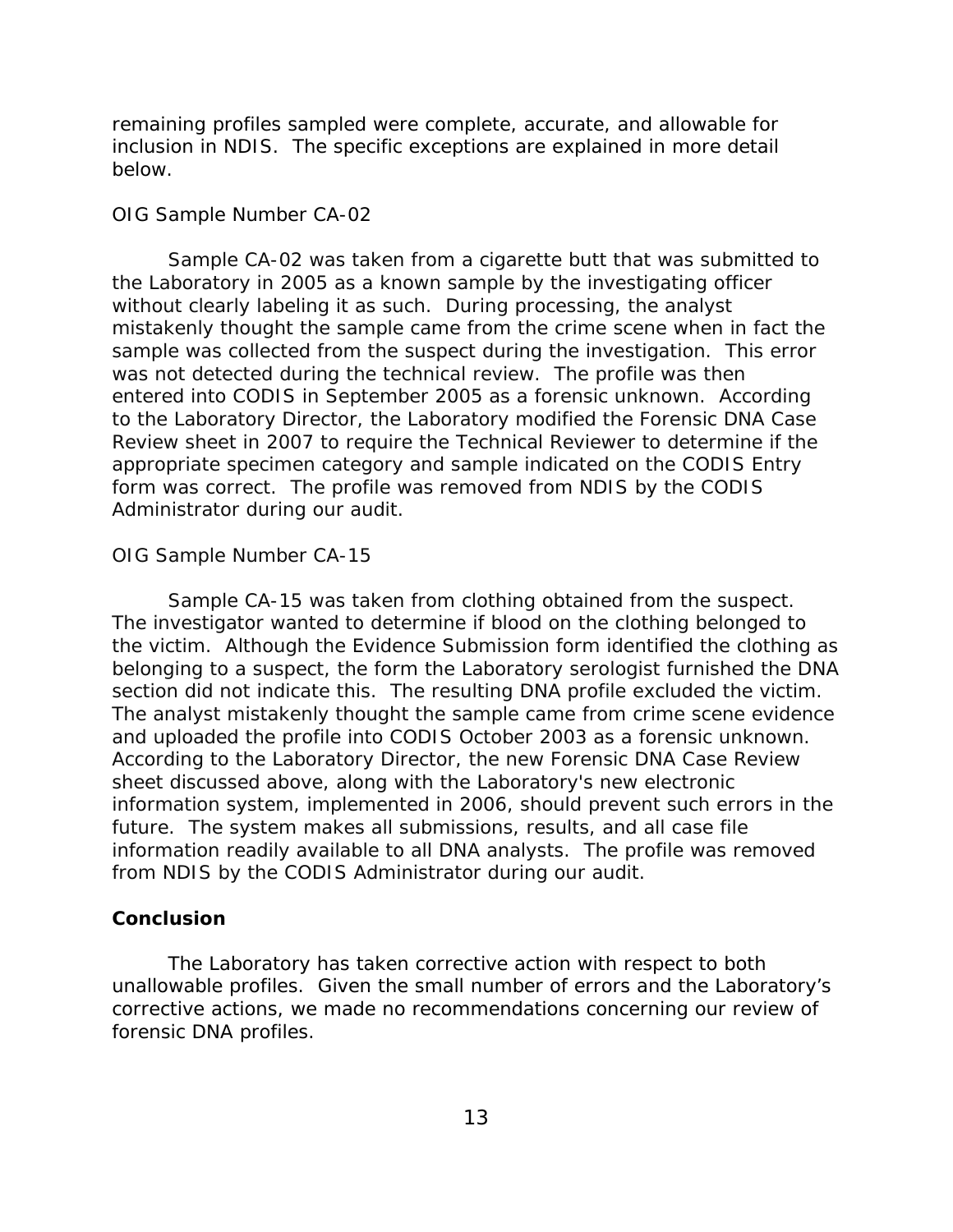## **APPENDIX I**

## **OBJECTIVES, SCOPE, AND METHODOLOGY**

<span id="page-17-0"></span>We conducted this performance audit in accordance with generally accepted government auditing standards. Those standards require that we plan and perform the audit to obtain sufficient, appropriate evidence to provide a reasonable basis for our findings and conclusions based on our audit objectives. We believe that the evidence obtained provides a reasonable basis for our findings and conclusions based on our audit objectives.

Our audit generally covered the period from August 2008 through July 2010. The objectives of the audit were to determine if the: (1) Laboratory was in compliance with the NDIS participation requirements; (2) Laboratory was in compliance with the Quality Assurance Standards (QAS) issued by the FBI; and (3) Laboratory's forensic DNA profiles in CODIS databases were complete, accurate, and allowable for inclusion in NDIS. To accomplish the objectives of the audit, we:

adequately resolved.<sup>11</sup> Examined internal and external Laboratory review reports and supporting documentation for corrective action taken, if any, to determine: (a) if the Laboratory complied with the QAS, (b) whether repeat findings were identified, and (c) whether recommendations were

 and previous audits. The QAS require that internal and external reviews In accordance with the QAS, the internal and external laboratory review procedures are to address, at a minimum, a laboratory's quality assurance program, organization and management, personnel qualifications, facilities, evidence control, validation of methods and procedures, analytical procedures, calibration and maintenance of instruments and equipment, proficiency testing of analysts, corrective action for discrepancies and errors, review of case files, reports, safety,

 $\overline{a}$ 

our audits that are conducted in accordance with GAS.<br>14 <sup>11</sup> The QAS require that laboratories undergo annual audits. Every other year, the QAS requires that the audit be performed by an external agency that performs DNA identification analysis and is independent of the laboratory being reviewed. These audits are not required by the QAS to be performed in accordance with the *Government Auditing Standards* (GAS) and are not performed by the Department of Justice Office of the Inspector General. Therefore, we will refer to the QAS audits as reviews (either an internal laboratory review or an external laboratory review, as applicable) to avoid confusion with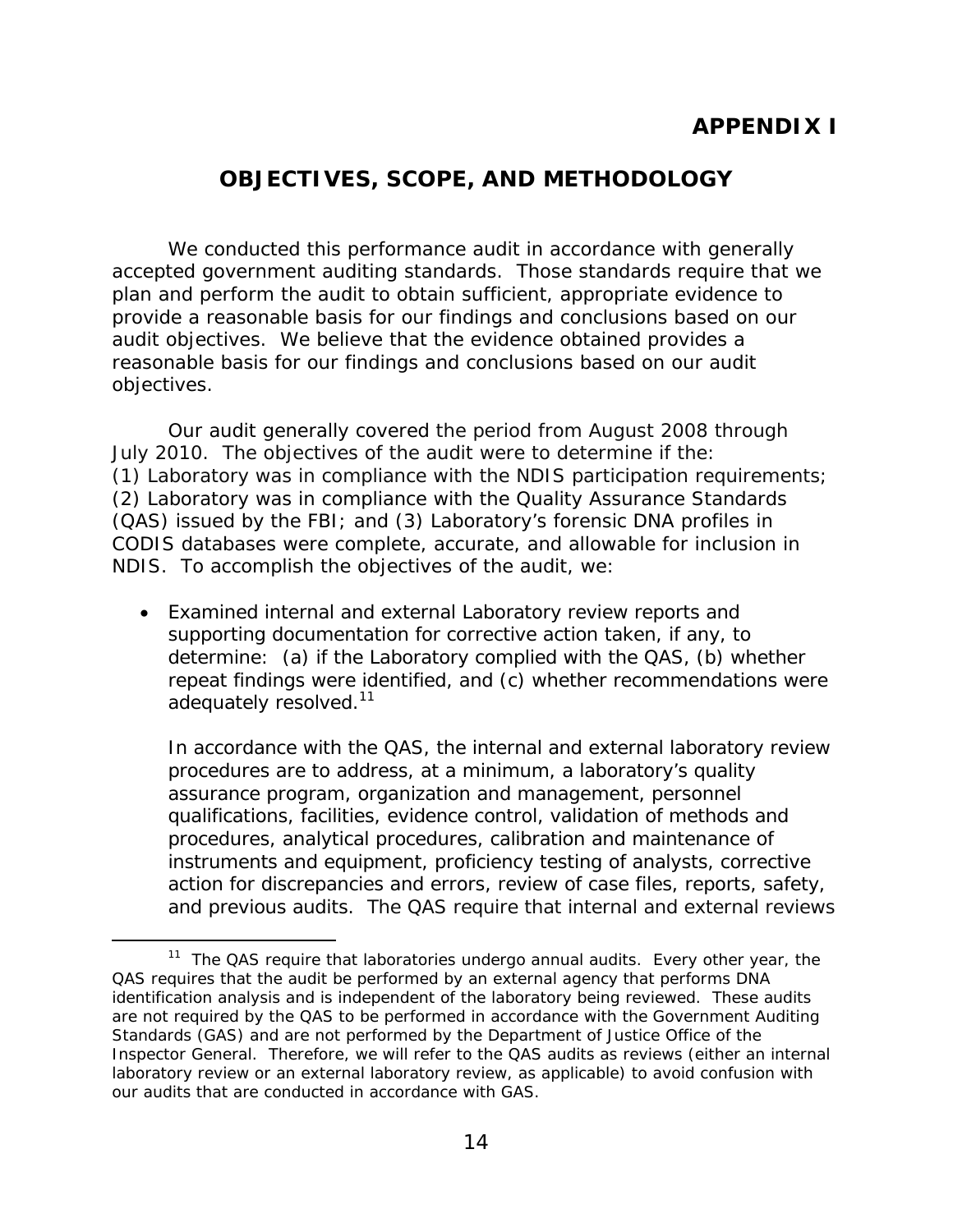training course for conducting such reviews. be performed by personnel who have successfully completed the FBI's

As permitted by GAS 7.42 (2007 revision), we generally relied on the results of the Laboratory's external laboratory reviews to determine if the Laboratory complied with the  $QAS$ .<sup>12</sup> In order to rely on the work of non-auditors, GAS requires that we perform procedures to obtain sufficient evidence that the work can be relied upon. Therefore, we: (1) obtained evidence concerning the qualifications and independence of the individuals who conducted the review and (2) determined that the scope, quality, and timing of the audit work performed was adequate for reliance in the context of the current audit objectives by reviewing the evaluation procedure guide and resultant findings to understand the methods and significant assumptions used by the individuals conducting the reviews. Based on this work, we determined that we could rely on the results of the Laboratory's external laboratory review.

- or accreditations, and analytical information related to DNA profiles. • Interviewed Laboratory officials to identify management controls, Laboratory operational policies and procedures, Laboratory certifications
- samples. Toured the Laboratory to observe facility security measures as well as the procedures and controls related to the receipt, processing, analyzing, and storage of forensic evidence and convicted offender DNA
- Reviewed the Laboratory's written policies and procedures related to conducting internal reviews, resolving review findings, expunging DNA profiles from NDIS, and resolving matches among DNA profiles in NDIS.
- Reviewed supporting documentation for 10 of 300 NDIS matches to determine whether they were resolved in a timely manner. The Laboratory provided the universe of NDIS case to offender matches as of June 30, 2010 and case to case matches as of July 13, 2010. The sample was judgmentally selected to include both case-to-case and

-

effect on the integrity of the DNA profiles uploaded to NDIS.<br>15 <sup>12</sup> We also considered the results of the Laboratory's internal laboratory review, but could not rely on it because it was not performed by personnel independent of the Laboratory. Further, as noted in Appendix II, we performed audit testing to verify Laboratory compliance with specific Quality Assurance Standards that have a substantial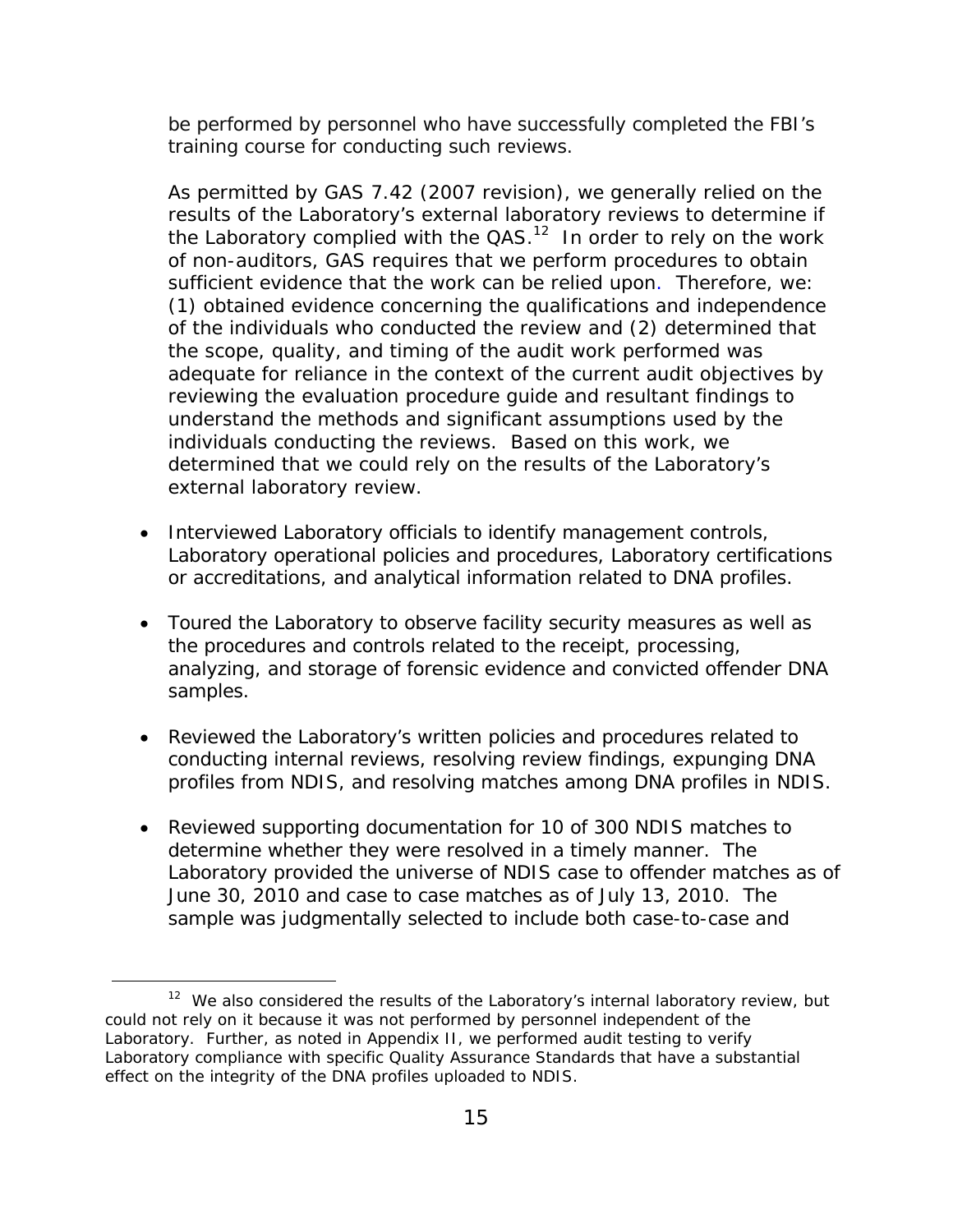case-to-offender matches. This non-statistical sample does not allow projection of the test results to all matches.

 Reviewed supporting documentation to determine whether the Laboratory provided adequate vendor oversight.

Reviewed the case files for selected forensic DNA profiles to determine if the profiles were developed in accordance with the Forensic QAS and were complete, accurate, and allowable for inclusion in NDIS.

- the 3,899 Short Tandem Repeat forensic profiles the Laboratory had profiles in NDIS for a given specimen category as of the same date. We were unable to obtain the forensic profile information directly from NDIS because of the large number of profiles involved and because FBI management controls at the NDIS level prohibit the dissemination of information in an electronic format. Therefore, working in conjunction with the contractor used by the FBI to maintain NDIS and the CODIS software, the Laboratory provided us with an electronic file identifying uploaded to NDIS as of June 23, 2010. We verified that the total number of the Laboratory's profiles in SDIS that were designated as processed by NDIS agreed with the total number of the Laboratory's Since the total numbers agreed, and NDIS contains profiles uploaded from SDIS, we considered this universe of SDIS profiles to be representative of the Laboratory's profiles contained in NDIS. We limited our review to a sample of 100 profiles. This sample size was determined judgmentally because preliminary audit work determined that risk was not unacceptably high.
- Using the judgmentally-determined sample size, we randomly selected a representative sample of labels associated with specific profiles in our universe to reduce the effect of any patterns in the list of profiles provided to us. However, since the sample size was judgmentally determined, the results obtained from testing this limited sample of profiles may not be projected to the universe of profiles from which the sample was selected.

The objectives of our audit concerned the Laboratory's compliance with required standards and the related internal controls. Accordingly, we did not attach a separate statement on compliance with laws and regulations or a statement on internal controls to this report. See Appendix II for detailed information on our audit criteria.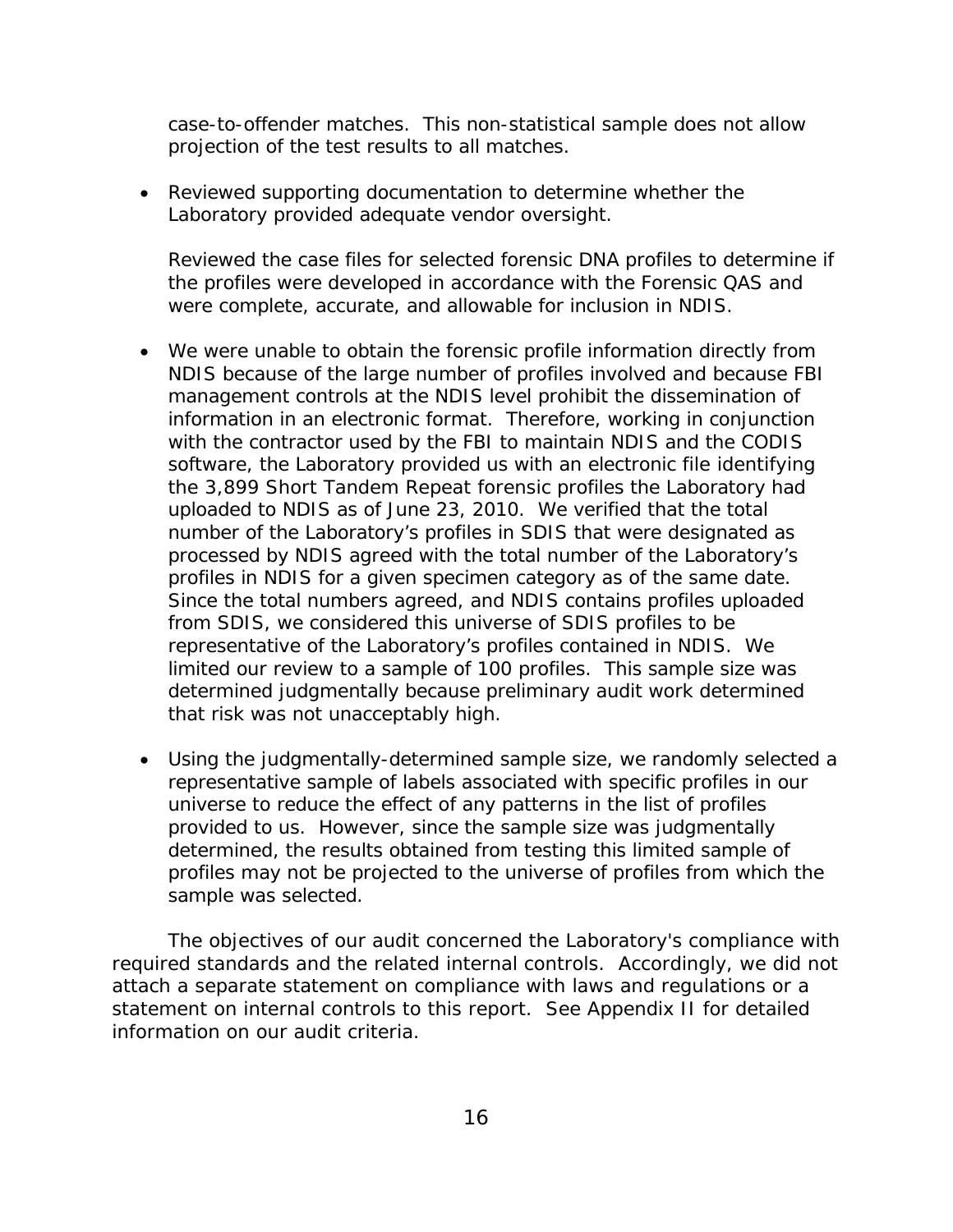# **APPENDIX II**

## **AUDIT CRITERIA**

<span id="page-20-0"></span>In conducting our audit, we considered the NDIS participation requirements and the Quality Assurance Standards (QAS). However, we did not test for compliance with elements that were not applicable to the Laboratory. In addition, we established standards to test the completeness and accuracy of DNA profiles as well as the timely notification of DNA profile matches to law enforcement.

## **NDIS Participation Requirements**

The NDIS participation requirements, which consist of the Memorandum of Understanding (MOU) and the NDIS operational procedures, establish the responsibilities and obligations of laboratories that participate in NDIS. The MOU requires that NDIS participants comply with federal legislation and the QAS, as well as NDIS-specific requirements accompanying the MOU in the form of appendices. We focused our audit on specific sections of the following NDIS operational procedures.

- DNA Data Acceptance Standards
- DNA Data Accepted at NDIS
- Quality Assurance Standards (QAS) Audits
- NDIS DNA Autosearches
- Confirm an Interstate Candidate Match
- General Responsibilities
- Initiate and Maintain a Laboratory's Participation in NDIS
- Security Requirements
- CODIS Users
- CODIS Administrator Responsibilities
- Access to, and Disclosure of, DNA Records and Samples
- Upload of DNA Records
- Expunge a DNA Record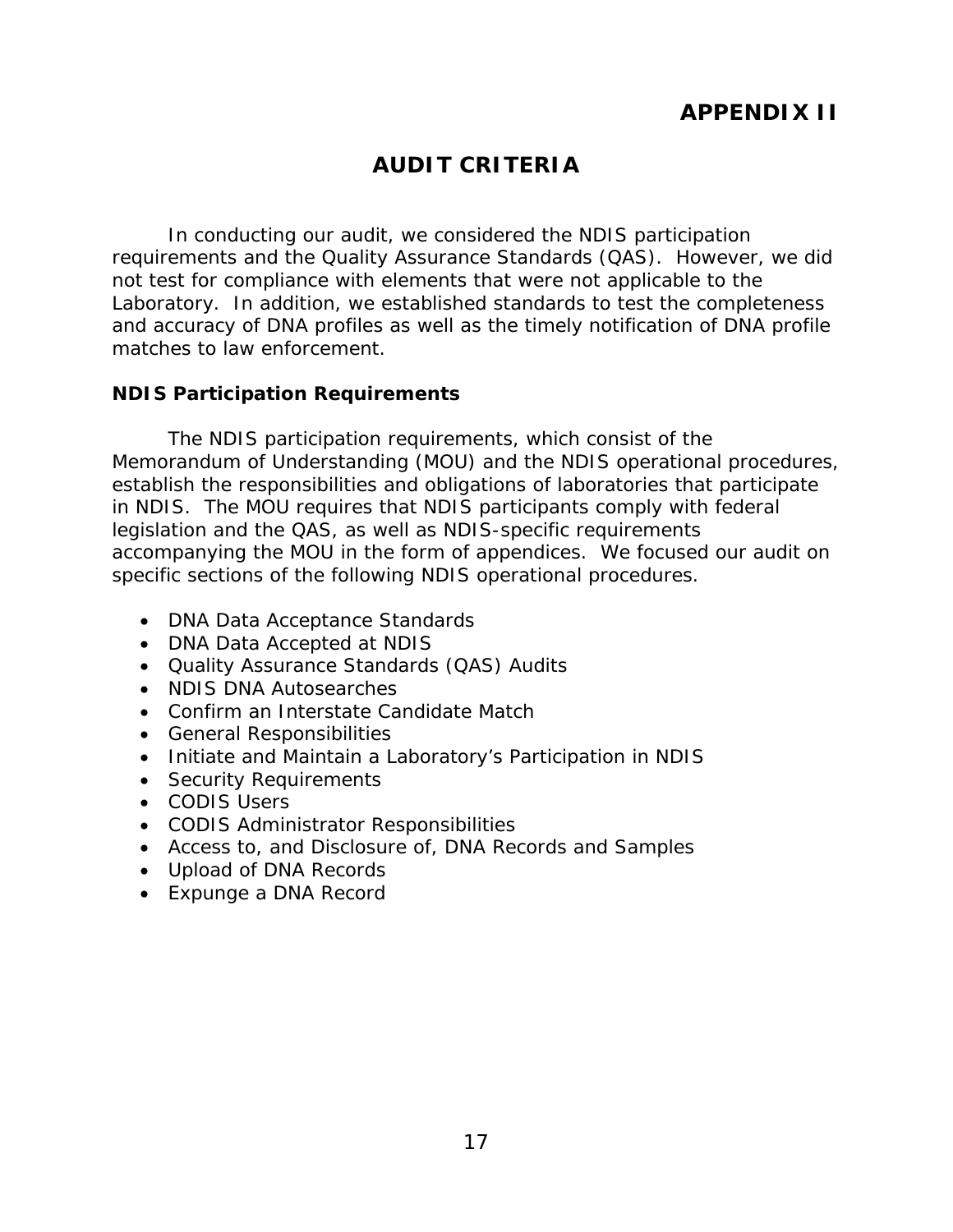## <span id="page-21-0"></span>**Quality Assurance Standards**

The FBI issued two sets of Quality Assurance Standards (QAS): QAS for Forensic DNA Testing Laboratories, effective July 1, 2009 (Forensic QAS); and QAS for DNA Databasing Laboratories, effective July 1, 2009 (Offender QAS). The Forensic QAS and the Offender QAS describe the quality assurance requirements that the Laboratory should follow to ensure the quality and integrity of the data it produces.

For our audit, we generally relied on the reported results of the Laboratory's most recent annual external review to determine if the Laboratory was in compliance with the QAS. Additionally, we performed audit work to verify that the Laboratory was in compliance with the QAS listed below because they have a substantial effect on the integrity of the DNA profiles uploaded to NDIS.

- Facilities (Forensic QAS and Offender QAS 6.1): The laboratory shall have a facility that is designed to ensure the integrity of the analyses and the evidence.
- Evidence Control (Forensic QAS 7.1): The laboratory shall have and follow a documented evidence control system to ensure the integrity of physical evidence. Where possible, the laboratory shall retain or return a portion of the evidence sample or extract.
- integrity of database and known samples. • Sample Control (Offender QAS 7.1): The laboratory shall have and follow a documented sample inventory control system to ensure the
- controls and standards. Analytical Procedures (Forensic QAS and Offender QAS 9.5): The laboratory shall monitor the analytical procedures using [appropriate]
- constraints of scientific knowledge. Review (Forensic QAS 12.1): The laboratory shall conduct administrative and technical reviews of all case files and reports to ensure conclusions and supporting data are reasonable and within the

(Offender QAS Standard 12.1): The laboratory shall have and follow written procedures for reviewing DNA records and DNA database information, including the resolution of database matches.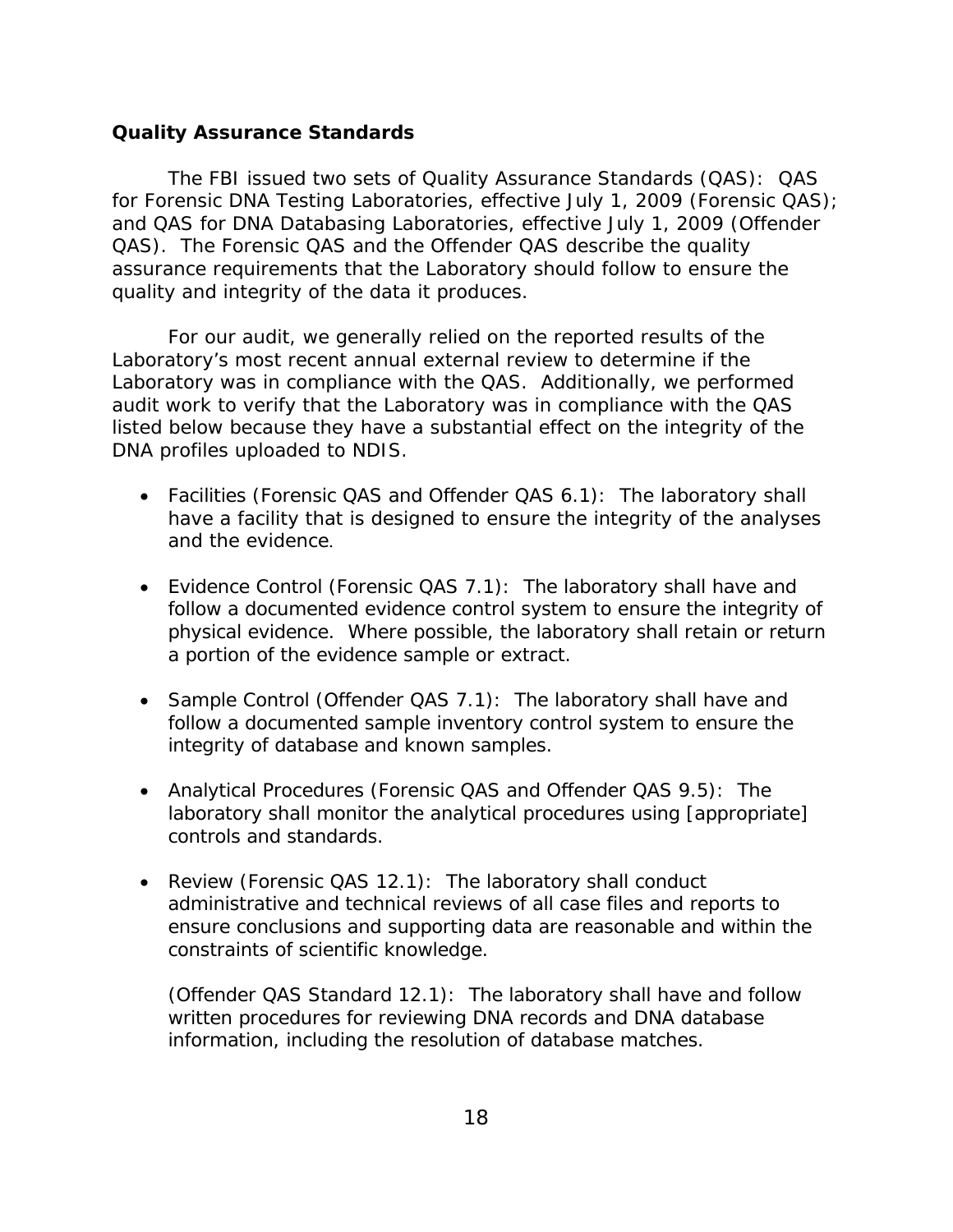<span id="page-22-0"></span>months and no more than 18 months apart. Reviews (Forensic QAS and Offender QAS 15.1 and 15.2): The laboratory shall be audited annually in accordance with the QAS. The annual audits shall occur every calendar year and shall be at least 6

At least once every 2 years, an external audit shall be conducted by an audit team comprised of qualified auditors from a second agency and having at least one team member who is or has been previously qualified in the laboratory's current DNA technologies and platform.

 Outsourcing (Forensic QAS and Offender QAS Standard 17.1): A vendor laboratory performing forensic and database DNA analysis shall comply with these Standards and the accreditation requirements of federal law.

Forensic QAS 17.4: An NDIS participating laboratory shall have and follow a procedure to verify the integrity of the DNA data received through the performance of the technical review of DNA data from a vendor laboratory.

Offender QAS Standard 17.4: An NDIS participating laboratory shall have, follow and document appropriate quality assurance procedures to verify the integrity of the data received from the vendor laboratory including, but not limited to, the following: Random reanalysis of database, known or casework reference samples; Inclusion of QC samples; Performance of an on-site visit by an NDIS participating laboratory or multi-laboratory system outsourcing DNA sample(s) to a vendor laboratory or accepting ownership of DNA data from a vendor laboratory.

#### **Office of the Inspector General Standards**

We established standards to test the completeness and accuracy of DNA profiles as well as the timely notification of law enforcement when DNA profile matches occur in NDIS. Our standards are listed below.

- Completeness of DNA Profiles: A profile must include each value returned at each locus for which the analyst obtained results. Our rationale for this standard is that the probability of a false match among DNA profiles is reduced as the number of loci included in a profile increases. A false match would require the unnecessary use of laboratory resources to refute the match.
- Accuracy of DNA Profiles: The values at each locus of a profile must match those identified during analysis. Our rationale for this standard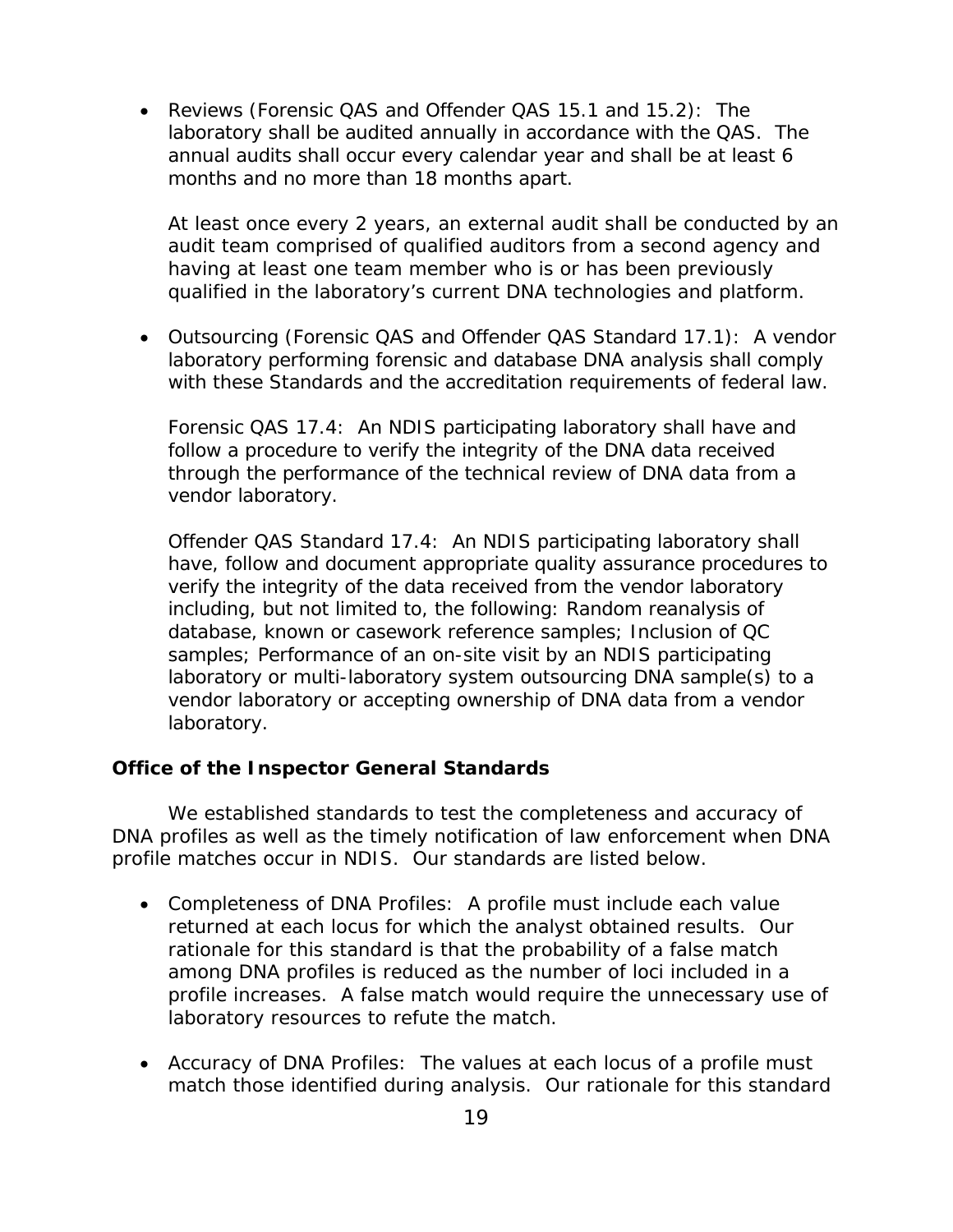is that inaccurate profiles may: (1) preclude DNA profiles from being matched and, therefore, the potential to link convicted offenders to a crime or to link previously unrelated crimes to each other may be lost; or (2) result in a false match that would require the unnecessary use of laboratory resources to refute the match.

already incarcerated for the commission of other crimes. Timely Notification of Law Enforcement When DNA Profile Matches Occur in NDIS: Laboratories should notify law enforcement personnel of NDIS matches within 2 weeks of the match confirmation date, unless there are extenuating circumstances. Our rationale for this standard is that untimely notification of law enforcement personnel may result in the suspected perpetrator committing additional, and possibly more egregious, crimes if the individual is not deceased or already incarcerated for the commission of other crimes.<br>  $20$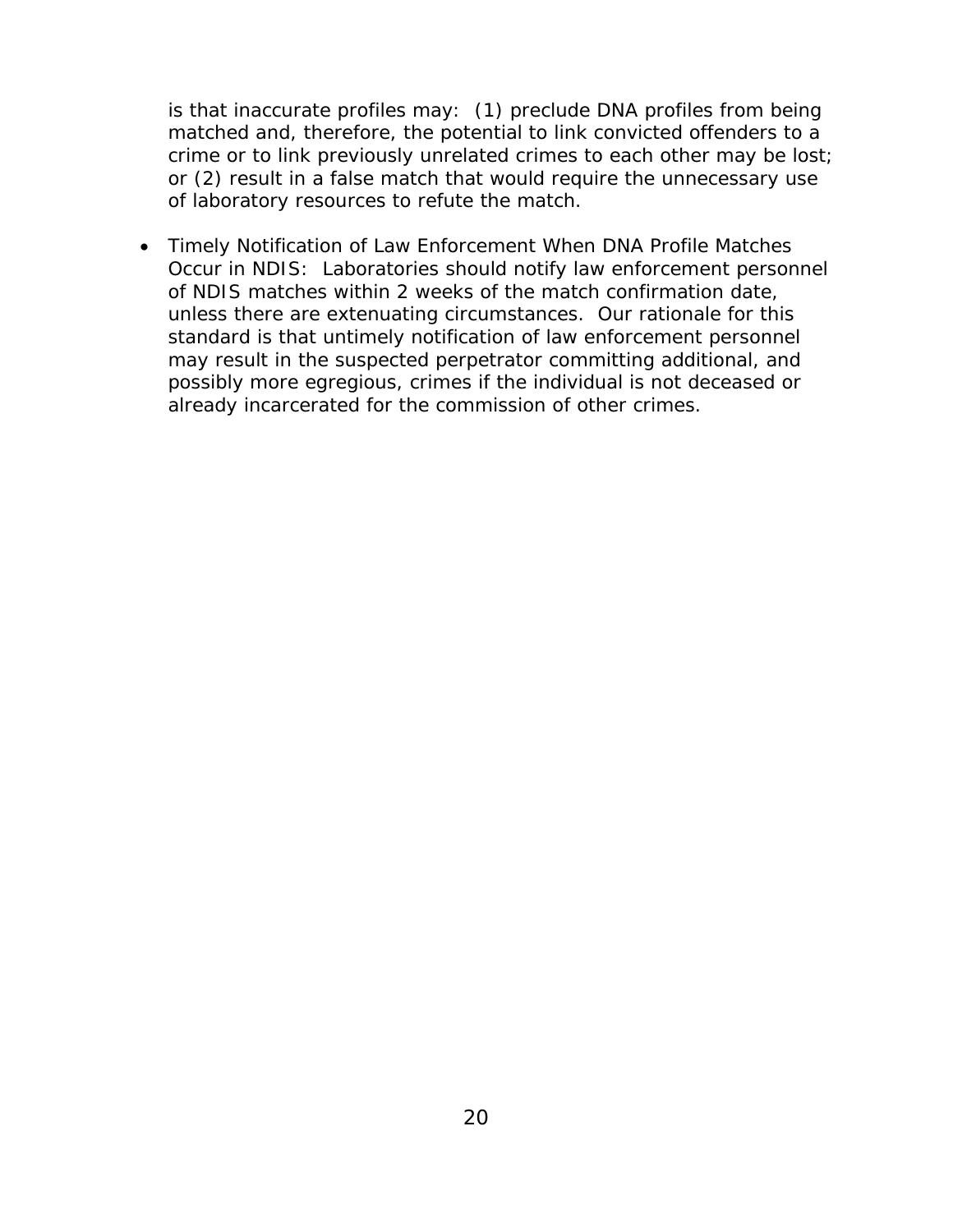## **APPENDIX III**

## **FEDERAL BUREAU OF INVESTIGATION RESPONSE**

#### **U.S. Department of Justice**

Federal Bureau of Investigation

Washington D.C. 20535-0001

September 28, 2010

Ferris B. Polk Regional Audit Manager Atlanta Regional Audit Office Office of the Inspector General 75 Spring Street Atlanta, GA 30303

Dear Mr. Polk:

Your memorandum to Director Mueller forwarding the draft audit report for the Arkansas State Crime Laboratory, Little Rock, Arkansas, has been referred to me for response.

 Laboratory is in compliance with NDIS participation requirements, the CODIS Unit has no Your draft report contained no recommendations relating to the Laboratory's compliance with the FBI's Memorandum of Understanding and *Quality Assurance Standards for DNA Testing Laboratories and Quality Assurance Standards for DNA Databasing Laboratories.* The CODIS Unit reviewed the draft report and since it appears that the comments to provide to the draft report.

Thank you for sharing the draft audit report with us. If you have any questions, please feel free to contact Jennifer C. Luttman, Chief of the CODIS Unit, at (703) 632-8315.

Sincerely,

/s/

 Alice R. Isenberg, Ph.D Section Chief Biometrics Analysis Section **FBI Laboratory FBI** Laboratory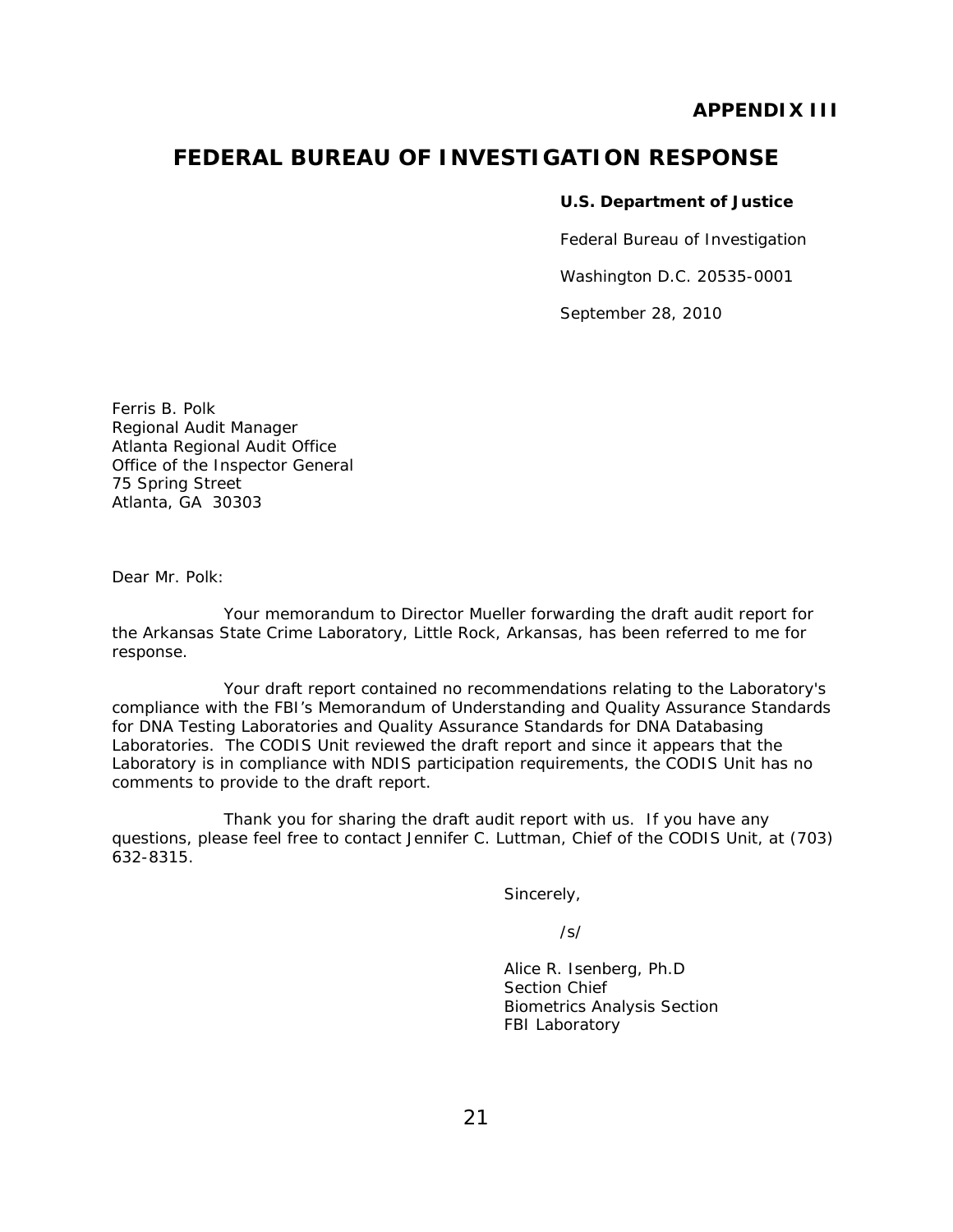## **ARKANSAS STATE CRIME LABORATORY RESPONSE**

#### **ARKANSAS STATE CRIME LABORATORY**





September 23, 2010

Mr. Ferris B. Polk Regional Audit Manager U.S. Department of Justice Office of the Inspector General 75 Spring Street, Suite 1130 Atlanta, GA 30303

Dear Mr. Polk:

I have reviewed the OIG draft audit report covering the period from August 2008 through July 2010 conducted at our Little Rock, Arkansas laboratory.

Based on my review of the document, the laboratory was found to be in compliance with the NDIS participation requirements and the Quality Assurance Standards (both Forensic and Offender).

The review of the suitability of Forensic DNA profiles in CODIS revealed 2 (two) samples that were unallowable and thus were removed from NDIS.

I agree with the draft audit report as written and extend my appreciation to the OIG for devoting time for this audit process.

Sincerely,

/S/ Kermit B. Channell II Executive Director

cc: Paula Pagano, FBI

#3 Natural Resources Drive . P.O. Box 8500 . Little Rock, Arkansas 72215 Fax 501-227-0713 Fax 501-221-1653 Phone 501-227-5747 Phone 501-227-5936 Laboratory Services **Medical Examiner** Medical Examiner